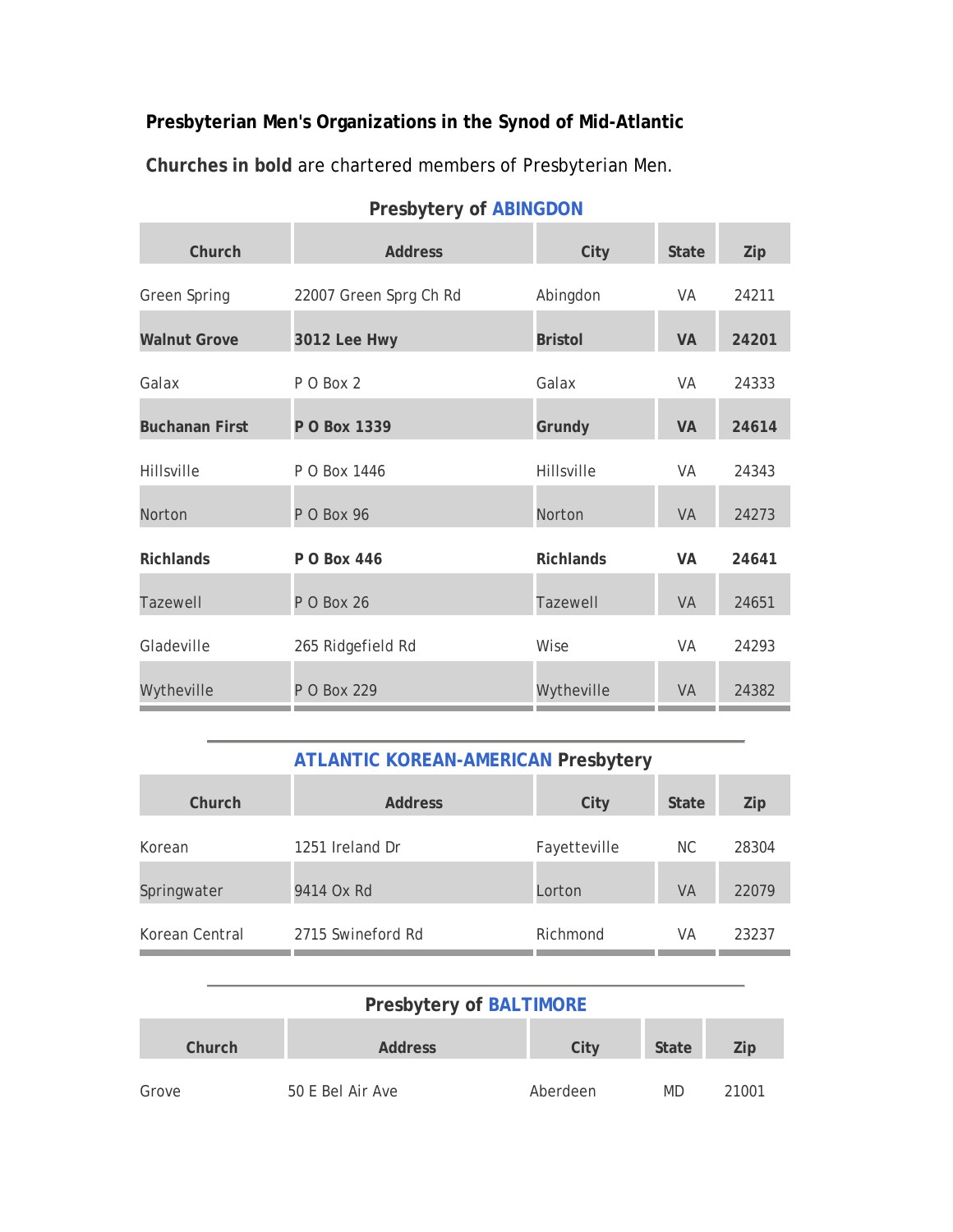| First                  | 144 Conduit St         | Annapolis        | <b>MD</b> | 21401 |
|------------------------|------------------------|------------------|-----------|-------|
| Christ Our Anchor      | 1281 Green Holly Dr    | Annapolis        | <b>MD</b> | 21401 |
| <b>Babcock</b>         | 8240 Loch Raven Blvd   | <b>Baltimore</b> | <b>MD</b> | 21286 |
| <b>Bethel</b>          | 4135 Norrisville Rd.   | <b>Baltimore</b> | MD        | 21161 |
| Churchville            | 2844 Churchville Rd.   | <b>Baltimore</b> | <b>MD</b> | 21028 |
| <b>Cherry Hill</b>     | 819 Cherry Hill Road   | <b>Baltimore</b> | <b>MD</b> | 21225 |
| Grace                  | 2604 Banister Rd       | <b>Baltimore</b> | <b>MD</b> | 21215 |
| Hamilton               | 5532 Harford Rd        | Baltimore        | <b>MD</b> | 21214 |
| <b>Hughes Memorial</b> | 3008-10 Sparrows Pt Rd | <b>Baltimore</b> | <b>MD</b> | 21219 |
| <b>Hunting Ridge</b>   | 4640-44 Edmondson Ave. | <b>Baltimore</b> | <b>MD</b> | 21229 |
| Knox                   | 1300 N Eden St         | Baltimore        | <b>MD</b> | 21213 |
| Lochearn               | 3800 Patterson Ave     | Baltimore        | <b>MD</b> | 21207 |
| <b>Madison Avenue</b>  | 2110 Madison Ave       | Baltimore        | <b>MD</b> | 21217 |
| Trinity                | 3200 Walbrook Ave      | <b>Baltimore</b> | <b>MD</b> | 21216 |
| First                  | 224 N Main             | <b>Bel Air</b>   | <b>MD</b> | 21014 |
| Christ Our King        | 10 Lexington Rd        | <b>Bel Air</b>   | MD        | 21014 |
| Churchville            | 2844 Churchville Road  | Churchville      | <b>MD</b> | 21028 |
| Fst / Howard Cnty      | 9325 Presbyterian Cir  | Columbia         | <b>MD</b> | 21045 |
| St John Evnglst        | 10431 Twin Rivers Rd   | Columbia         | <b>MD</b> | 21044 |
| Fallston               | P O Box 54             | Fallston         | <b>MD</b> | 21047 |
| Frederick              | 115 W 2nd St           | Frederick        | <b>MD</b> | 21701 |
| Harundale              | 1020 Eastway           | Glen Burnie      | <b>MD</b> | 21060 |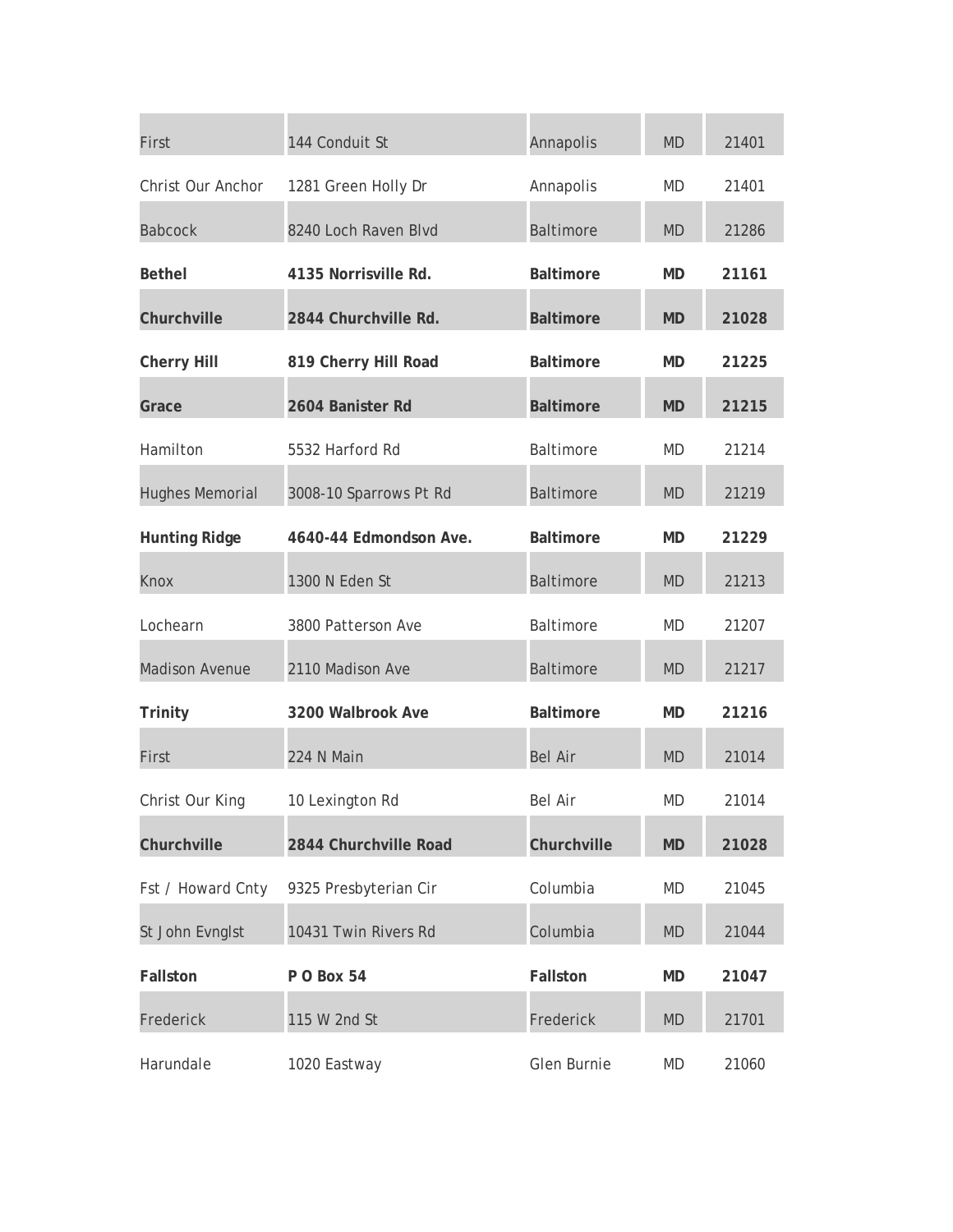| Covenant              | 11833 Green Hill Dr      | Hagerstown   | <b>MD</b> | 21742 |
|-----------------------|--------------------------|--------------|-----------|-------|
| Havenwood             | 100 E Ridgely Rd         | Lutherville  | <b>MD</b> | 21093 |
| <b>Ark And Dove</b>   | 8424 Piney Orchard Pkwy  | Odenton      | <b>MD</b> | 21113 |
| <b>Chestnut Grove</b> | Box 10 3701 Sweet Air Rd | Phoenix      | <b>MD</b> | 21131 |
| Woods Memorial        | 611 Balt Annapolis Blvd  | Severna Park | <b>MD</b> | 21146 |
| Highland              | 701 Highland Rd          | Street       | <b>MD</b> | 21154 |
| Towson                | 400 W Chesapeake Ave     | Towson       | <b>MD</b> | 21204 |
| First                 | 65 Washington Rd         | Westminster  | <b>MD</b> | 21157 |
| <b>St Andrew</b>      | 10813 Donelson Dr        | Williamsport | <b>MD</b> | 21795 |
| Granite               | 10637 Old Court Rd       | Woodstock    | MD        | 21163 |
|                       |                          |              |           |       |

|  | <b>Presbytery of CHARLOTTE</b> |
|--|--------------------------------|
|  |                                |

| Church                       | <b>Address</b>          | City          | <b>State</b> | Zip   |
|------------------------------|-------------------------|---------------|--------------|-------|
| First                        | P O Box 1578            | Albemarle     | NC.          | 28002 |
| <b>Biscoe</b>                | P O Box 638             | <b>Biscoe</b> | <b>NC</b>    | 27209 |
| Macedonia                    | P O Box 340             | Candor        | NC.          | 27229 |
| Memorial P. Men's<br>Council | 2600 Beatties Ford Rd   | Charlotte     | <b>NC</b>    | 28216 |
| <b>C</b> N Jenkins           | 1421 Statesville Ave    | Charlotte     | <b>NC</b>    | 28206 |
| <b>Grier Heights</b>         | 325 Skyland Ave         | Charlotte     | <b>NC</b>    | 28205 |
| Bensalem                     | 2414 Sharon Amity Rd    | Charlotte     | NC.          | 28205 |
| Mt Olive                     | 5125 Mt Olive Church Rd | Charlotte     | <b>NC</b>    | 28208 |
| St Paul                      | 7200 Robinson Church Rd | Charlotte     | NC.          | 28213 |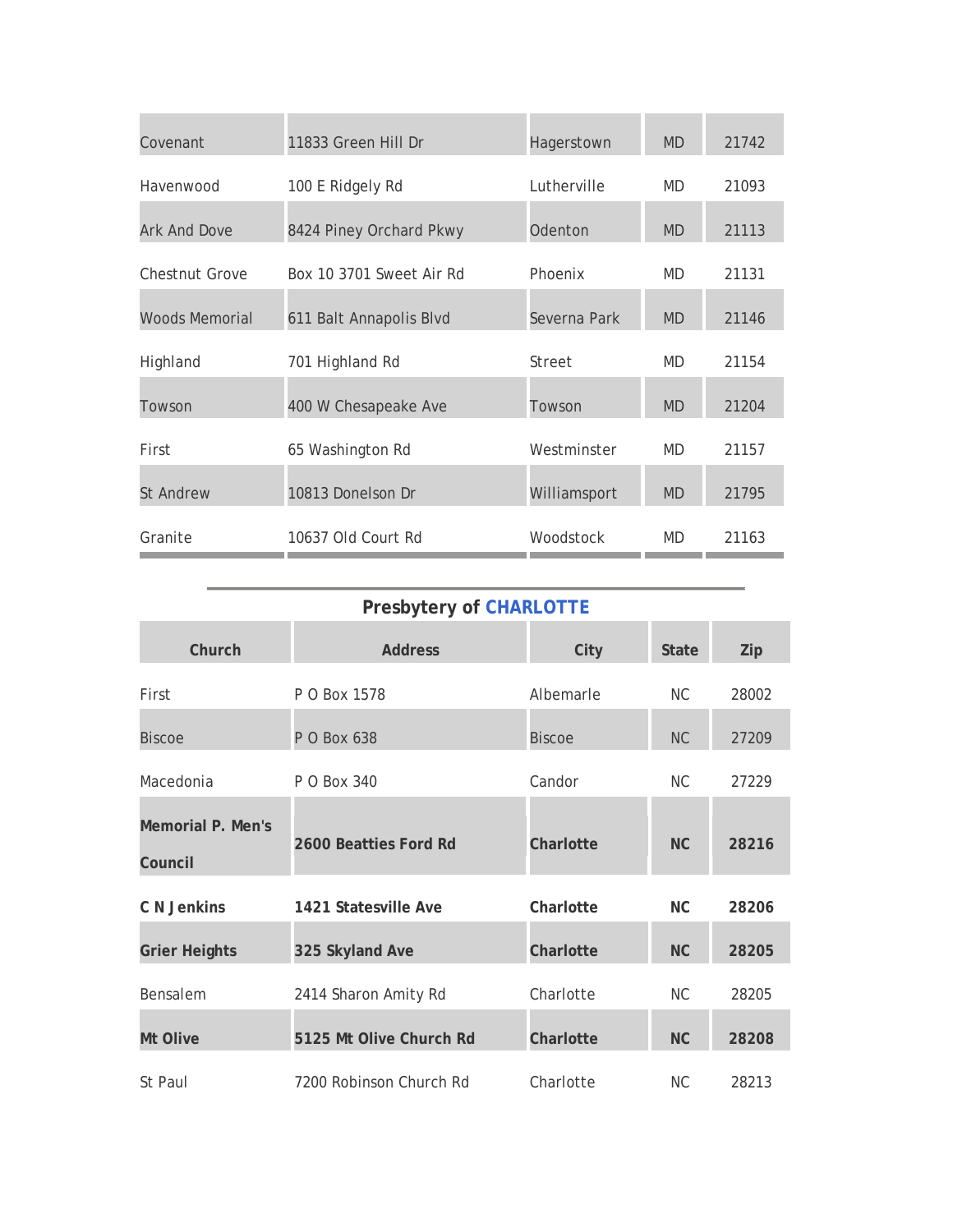| <b>New Hampton</b>                  | 211 Hampton Church Road  | Charlotte | <b>NC</b> | 28256 |
|-------------------------------------|--------------------------|-----------|-----------|-------|
| <b>Statesville Avenue</b>           | P O Box 16206            | Charlotte | <b>NC</b> | 28216 |
| <b>Henderson Grove</b>              | 8724 Blair Rd            | Charlotte | <b>NC</b> | 28227 |
| <b>First United</b>                 | 406 N College St         | Charlotte | <b>NC</b> | 28202 |
| H O Graham<br>Metropolitan          | P O Box 240160           | Charlotte | <b>NC</b> | 28224 |
| Clanton                             | 335 Freeland Ln          | Charlotte | <b>NC</b> | 28217 |
| Caldwell Memorial                   | 1615 E 5th St            | Charlotte | <b>NC</b> | 28204 |
| Carmel                              | 2048 Carmel Rd           | Charlotte | <b>NC</b> | 28226 |
| Central Steele Creek P O Box 410054 |                          | Charlotte | <b>NC</b> | 28241 |
| Christ                              | 2461 Arty Ave            | Charlotte | <b>NC</b> | 28208 |
| Covenant                            | 1000 E Morehead St       | Charlotte | <b>NC</b> | 28204 |
| First                               | 200 W Trade St           | Charlotte | <b>NC</b> | 28202 |
| Derita                              | P O Box 26216            | Charlotte | <b>NC</b> | 28221 |
| <b>Johnston Memorial</b>            | 905 Sweetbriar St        | Charlotte | <b>NC</b> | 28205 |
| <b>Mallard Creek</b>                | 1600 Mallard Crk Ch Rd W | Charlotte | <b>NC</b> | 28262 |
| Plaza                               | 2304 The Plaza           | Charlotte | <b>NC</b> | 28205 |
| Robinson                            | 9424 Harrisburg Rd       | Charlotte | <b>NC</b> | 28215 |
| Sardis                              | 6100 Sardis Rd           | Charlotte | <b>NC</b> | 28270 |
| South Tryon                         | 931 Wilann Dr            | Charlotte | <b>NC</b> | 28215 |
| Sugaw Creek                         | 101 Sugar Creek Rd W     | Charlotte | <b>NC</b> | 28213 |
| <b>Third</b>                        | 4019 Central Ave         | Charlotte | <b>NC</b> | 28205 |
| Williams Memorial                   | 4700 Beatties Ford Rd    | Charlotte | <b>NC</b> | 28216 |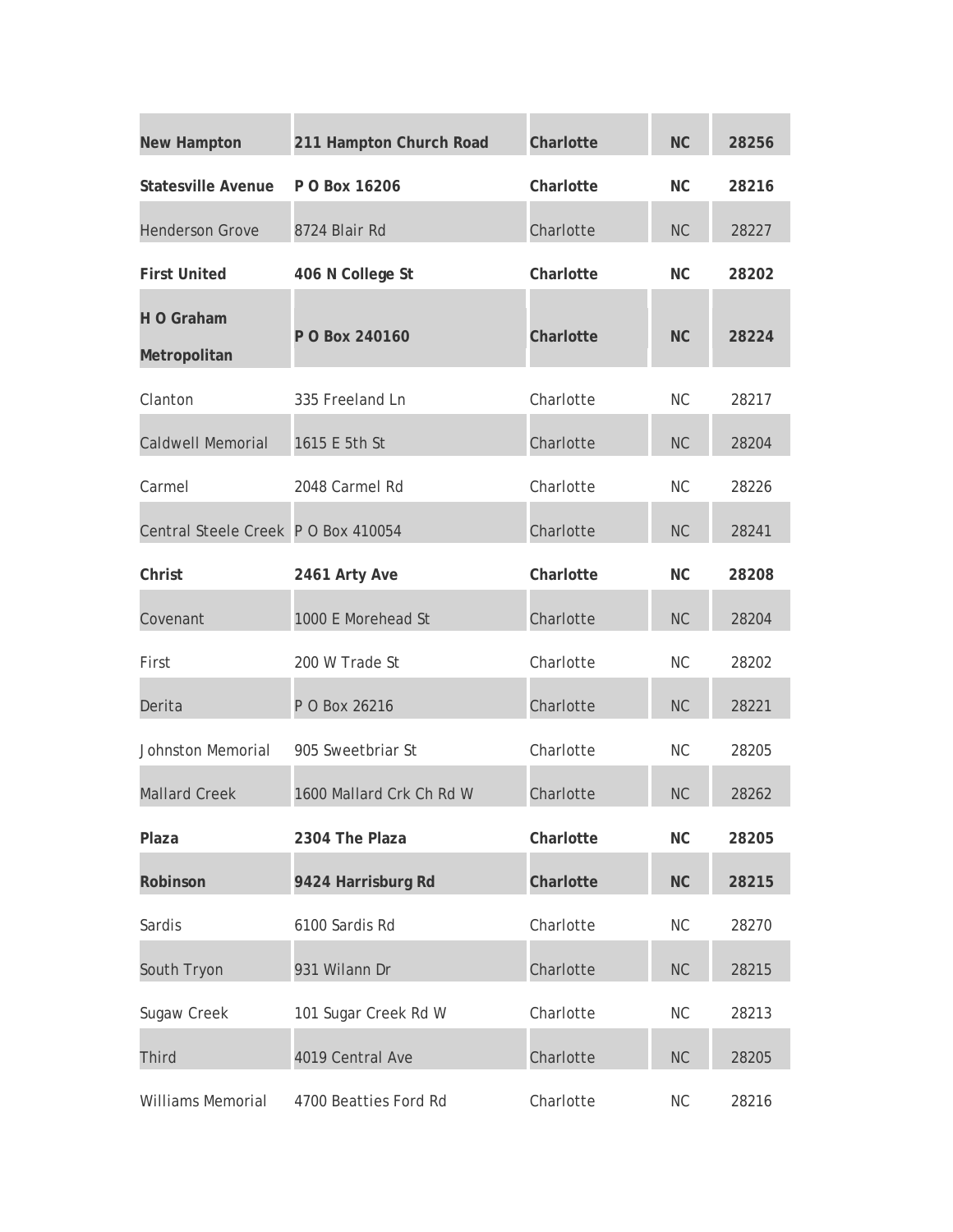| Providence            | 10140 Providence Rd    | Charlotte    | <b>NC</b> | 28277 |
|-----------------------|------------------------|--------------|-----------|-------|
| Paw Creek             | 7400 Mt Holly Rd       | Charlotte    | <b>NC</b> | 28214 |
| <b>Pleasant Hill</b>  | 15000 York Rd          | Charlotte    | <b>NC</b> | 28278 |
| Good Shepherd         | 3307 Rea Rd            | Charlotte    | <b>NC</b> | 28226 |
| Bethpage              | 8701 Mooreville Rd     | Concord      | <b>NC</b> | 28025 |
| First                 | P O Box 789            | Concord      | <b>NC</b> | 28026 |
| Gilwood               | 2993 Odell School Rd   | Concord      | <b>NC</b> | 28027 |
| Poplar Tent           | 6841 Poplar Tent Rd    | Concord      | <b>NC</b> | 28027 |
| Cornelius             | P O Box 279            | Cornelius    | <b>NC</b> | 28031 |
| <b>Bethel</b>         | 19920 Bethel Church Rd | Cornelius    | <b>NC</b> | 28031 |
| Davidson College      | P O Box 337            | Davidson     | <b>NC</b> | 28036 |
| Bellefonte            | <b>Box 234</b>         | Harrisburg   | <b>NC</b> | 28075 |
| Harrisburg            | P O Box 310            | Harrisburg   | <b>NC</b> | 28075 |
| Catawba               | 11401 Mccoy Rd         | Huntersville | <b>NC</b> | 28078 |
| <b>New Friendship</b> | P O Box 949            | Huntersville | <b>NC</b> | 28078 |
| Eastfield             | 11800 Eastfield Rd     | Huntersville | <b>NC</b> | 28078 |
| Hopewell              | 10500 Beatties Ford Rd | Huntersville | <b>NC</b> | 28078 |
| Ramah                 | 14401 Ramah Church Rd  | Huntersville | <b>NC</b> | 28078 |
| Covenant              | 5835 Charlie Walker Rd | Kannapolis   | <b>NC</b> | 28081 |
| First                 | 201 Vance St           | Kannapolis   | <b>NC</b> | 28081 |
| Kirkwood              | 900 Klondale Ave       | Kannapolis   | <b>NC</b> | 28081 |
| Morningstar           | 13000 Idlewild Rd      | Matthews     | <b>NC</b> | 28105 |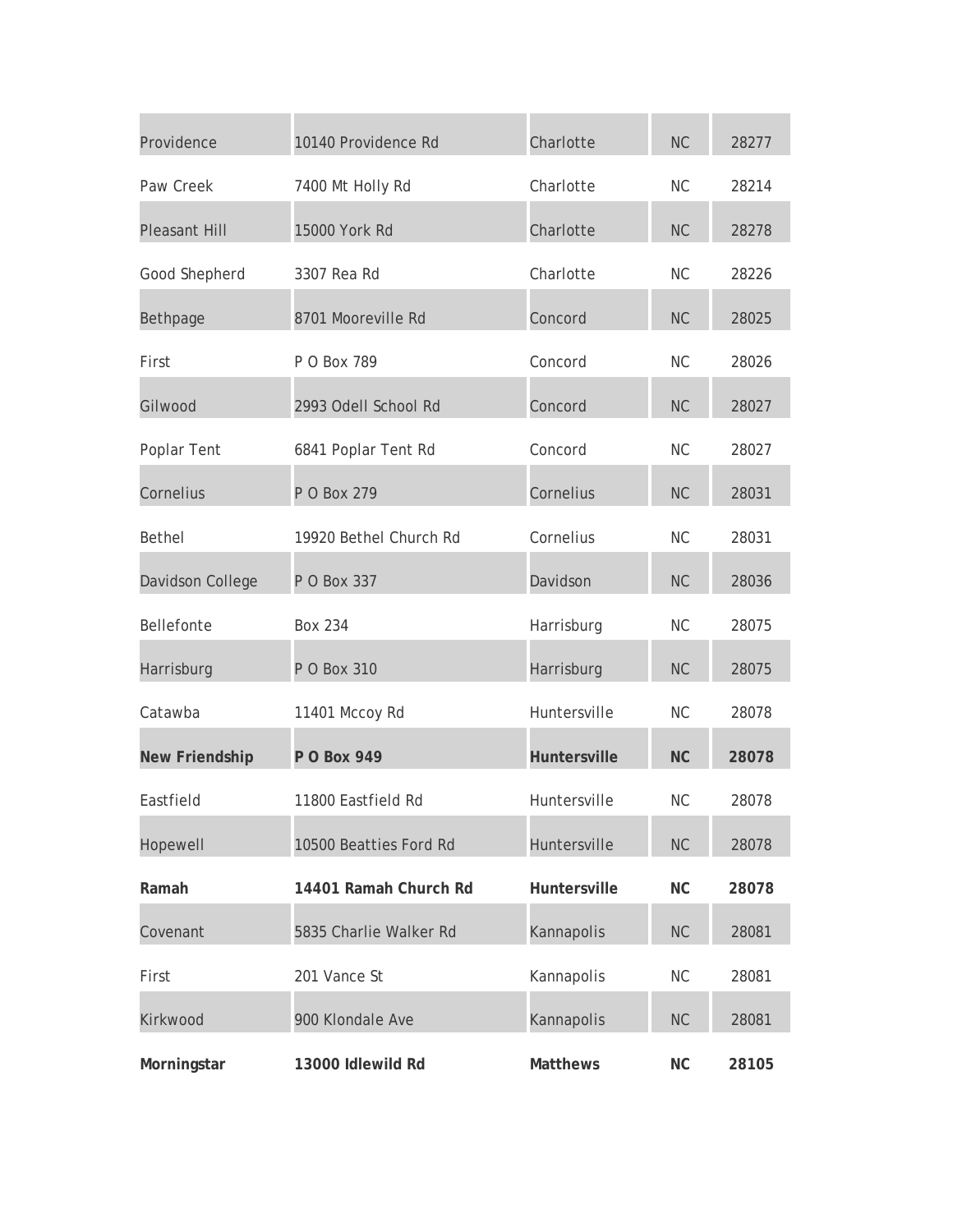| <b>Matthews</b>        | P O Box 97               | <b>Matthews</b> | <b>NC</b> | 28106 |
|------------------------|--------------------------|-----------------|-----------|-------|
| Siler                  | 6301 Weddington - Monroe | Matthews        | <b>NC</b> | 28105 |
| <b>Blacks Memorial</b> | P O Box 156              | Monroe          | <b>NC</b> | 28111 |
| Stephenson             | 4224 Rocky River Rd N    | Monroe          | <b>NC</b> | 28110 |
| Altan                  | 108 Sandy Ridge Rd W     | Monroe          | <b>NC</b> | 28112 |
| <b>Benton Heights</b>  | 2701 Concord Ave         | Monroe          | <b>NC</b> | 28110 |
| <b>Bethlehem</b>       | 7608 Concord Hwy         | Monroe          | <b>NC</b> | 28110 |
| First                  | 302 E Windsor St         | Monroe          | <b>NC</b> | 28112 |
| Turner                 | P O Box 602              | Monroe          | <b>NC</b> | 28111 |
| Unity                  | 11551 NC Hwy 50 S        | Newton Grove    | <b>NC</b> | 28366 |
| First                  | P O Box 596              | Norwood         | <b>NC</b> | 28128 |
| Woodland               | P O Box 948              | Paw Creek       | <b>NC</b> | 28130 |
| <b>Rourk</b>           | 148 Lakeshore Dr         | Rockingham      | <b>NC</b> | 28379 |
| Cameronian             | 179 Northam Rd           | Rockingham      | <b>NC</b> | 28379 |
| <b>First</b>           | P O Box 351              | Wadesboro       | <b>NC</b> | 28170 |
| Walkersville           | 6204 Brady Rd            | Waxhaw          | <b>NC</b> | 28173 |
|                        |                          |                 |           |       |

# **Presbytery of COASTAL CAROLINA**

| Church            | <b>Address</b>          | City              | <b>State</b>   | Zip   |
|-------------------|-------------------------|-------------------|----------------|-------|
| Bethesda          | 1002 N Sandhills Blyd   | Aberdeen          | NC.            | 28315 |
| Ebenezer          | 2981 Ebenezer Church Rd | Benson            | N <sub>C</sub> | 27504 |
| <b>Beulaville</b> | P O Box 363             | <b>Beulaville</b> | <b>NC</b>      | 28518 |
| Bethel            | 1640 Jackson Store Rd   | Beulaville        | <b>NC</b>      | 28518 |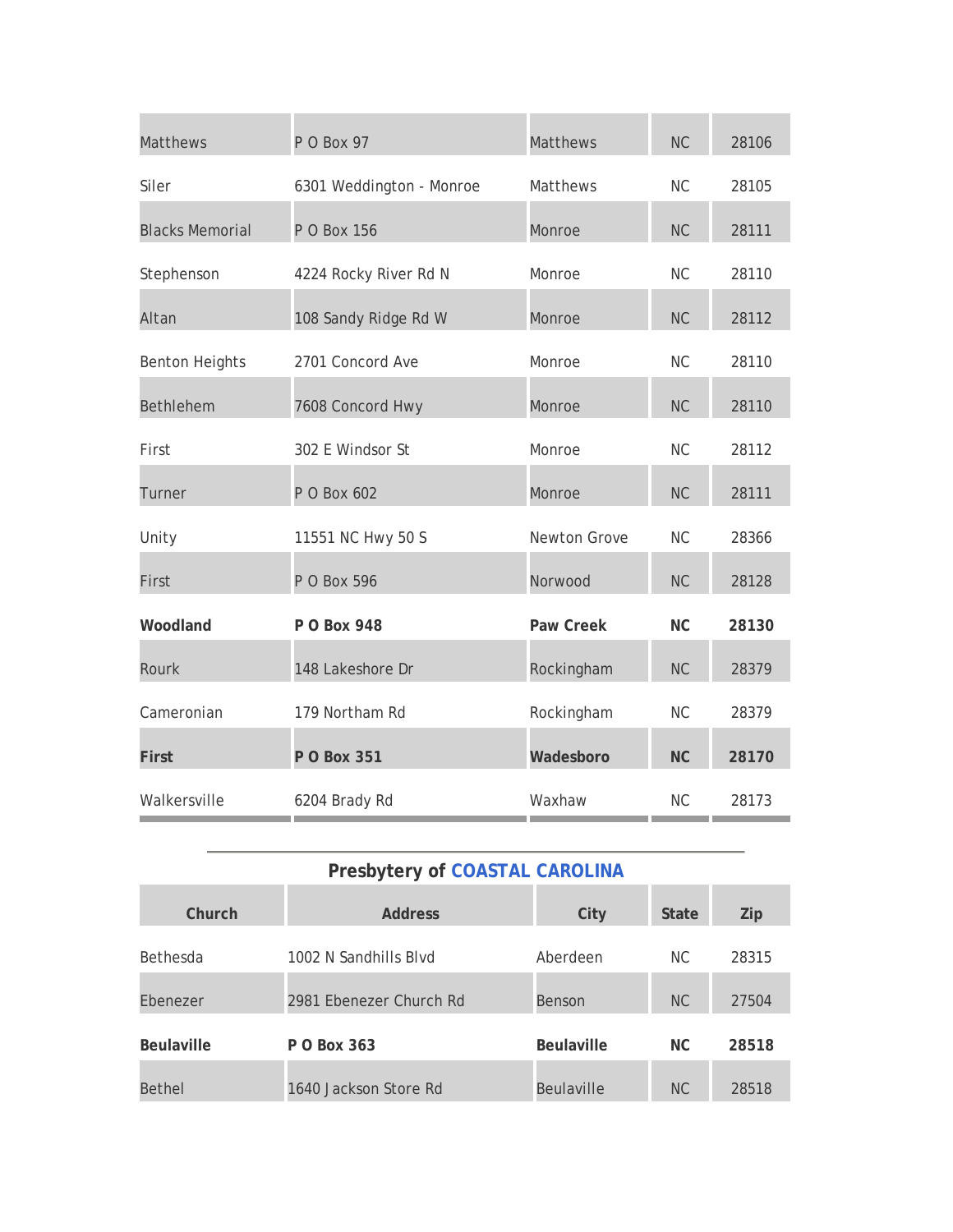| Spout Spings Mem       | 2420 Hwy 24                 | Cameron           | <b>NC</b> | 28326 |
|------------------------|-----------------------------|-------------------|-----------|-------|
| Cypress                | 2012 Cypress Church Rd      | Cameron           | <b>NC</b> | 28326 |
| Carolina Beach         | 1209 N Lake Park Blvd       | Carolina Beach    | <b>NC</b> | 28428 |
| Eureka                 | 2185 Farm Life School Rd    | Carthage          | <b>NC</b> | 28327 |
| <b>Graves Memorial</b> | 100 Church St               | Clinton           | <b>NC</b> | 28328 |
| Grove                  | P O Box 2319                | Dunn              | <b>NC</b> | 28335 |
| Second                 | P O Box 57                  | Elizabethtown     | <b>NC</b> | 28337 |
| Faison                 | P O Box 160                 | Faison            | <b>NC</b> | 28341 |
| <b>Reilly Road</b>     | 208 S Reilly Road           | Fayetteville      | <b>NC</b> | 28314 |
| <b>College Heights</b> | 1801 Seabrook Rd            | Fayetteville      | <b>NC</b> | 28301 |
| Galatia                | 8800 Galatia Church Rd      | Fayetteville      | <b>NC</b> | 28304 |
| Haymount               | 2769 Rosehill Road, Box 633 | Fayetteville      | <b>NC</b> | 28302 |
| Highland               | P O Box 53036               | Fayetteville      | <b>NC</b> | 28305 |
| Mac Pherson            | P O Box 40436               | Fayetteville      | <b>NC</b> | 28309 |
| Peace                  | 3203 Ramsey St              | Fayetteville      | <b>NC</b> | 28301 |
| Sherwood               | 4857 NC Hwy 87 S            | Fayetteville      | <b>NC</b> | 28306 |
| Sunnyside              | Rt 33 Box 430               | Fayetteville      | <b>NC</b> | 28301 |
| Westminster            | 2505 Village Dr             | Fayetteville      | <b>NC</b> | 28304 |
| Topsail                | 16249 Hwy 17                | Hampstead         | <b>NC</b> | 28443 |
| <b>Mars Hill</b>       | 5990 US Hwy 301 S           | <b>Hope Mills</b> | <b>NC</b> | 28348 |
| First                  | P O Box 1286                | Jacksonville      | <b>NC</b> | 28541 |
| Pineland               | 205 King Rd                 | Jacksonville      | <b>NC</b> | 28540 |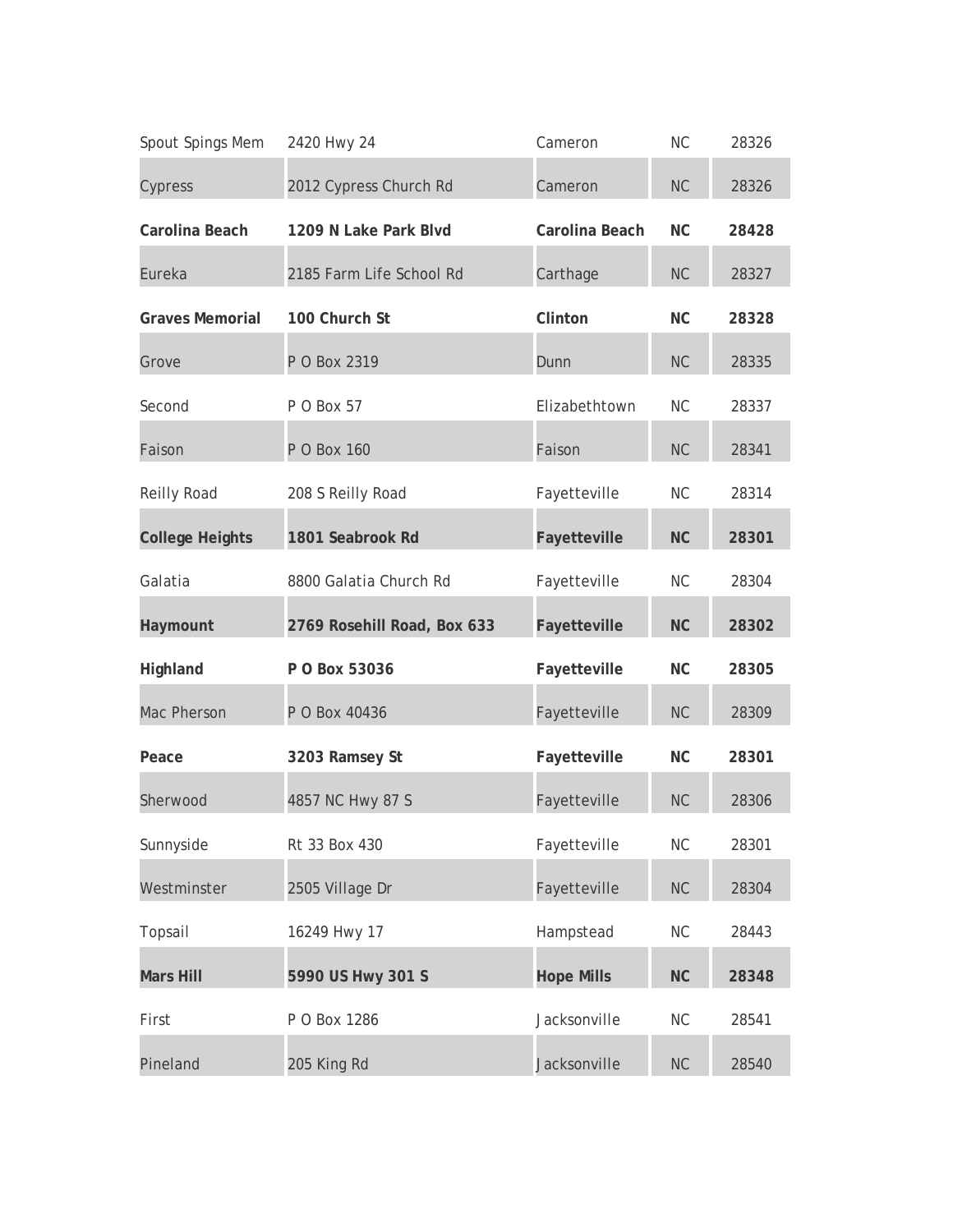| Westminster        | P O Box 544          | Laurinburg         | <b>NC</b> | 28353 |
|--------------------|----------------------|--------------------|-----------|-------|
| <b>Laurel Hill</b> | 15301 Mcfarland Rd   | Laurinburg         | <b>NC</b> | 28352 |
| Faith              | 2220 Elm Ave         | Laurinburg         | <b>NC</b> | 28352 |
| Trinity            | 13000 Blue'S Farm Rd | Laurinburg         | <b>NC</b> | 28352 |
| Woodburn           | P O Box 1140         | Leland             | <b>NC</b> | 28451 |
| Cape Fear          | P O Box 1332         | Lillington         | <b>NC</b> | 27546 |
| Lillington         | P O Box 245          | Lillington         | <b>NC</b> | 27546 |
| Raven Rock         | Rt 3                 | Lillington         | <b>NC</b> | 27546 |
| Sardis             | P O Box 99 - Main St | Linden             | <b>NC</b> | 28356 |
| Lake Waccamaw      | P O Box 150          | Lk Waccamaw        | <b>NC</b> | 28450 |
| Oak Island         | 1503 Oak Island Dr E | Long Beach         | <b>NC</b> | 28465 |
| Mt Tabor           | 109 School St        | Lumber Bridge      | <b>NC</b> | 28357 |
| Bethany            | P O Box 834          | Lumberton          | <b>NC</b> | 28359 |
| <b>First</b>       | P O Box 1061         | Lumberton          | <b>NC</b> | 28358 |
| Midway             | 9115 Hwy 130 W       | Maxton             | <b>NC</b> | 28364 |
| First              | 1604 Arendell St     | Morehead City      | <b>NC</b> | 28557 |
| Community          | P O Box 1449         | Pinehurst          | <b>NC</b> | 28370 |
| Culdee             | P O Box 399          | Pinehurst          | <b>NC</b> | 28374 |
| Smith              | 2213 NC 111 N        | Pink Hill          | <b>NC</b> | 28572 |
| Pollocksville      | P O Box 205          | Pollocksville      | <b>NC</b> | 28573 |
| Bethel             | 210 S Dickson St     | Raeford            | <b>NC</b> | 28376 |
| Panthersford       | P O Box 897          | <b>Red Springs</b> | <b>NC</b> | 28377 |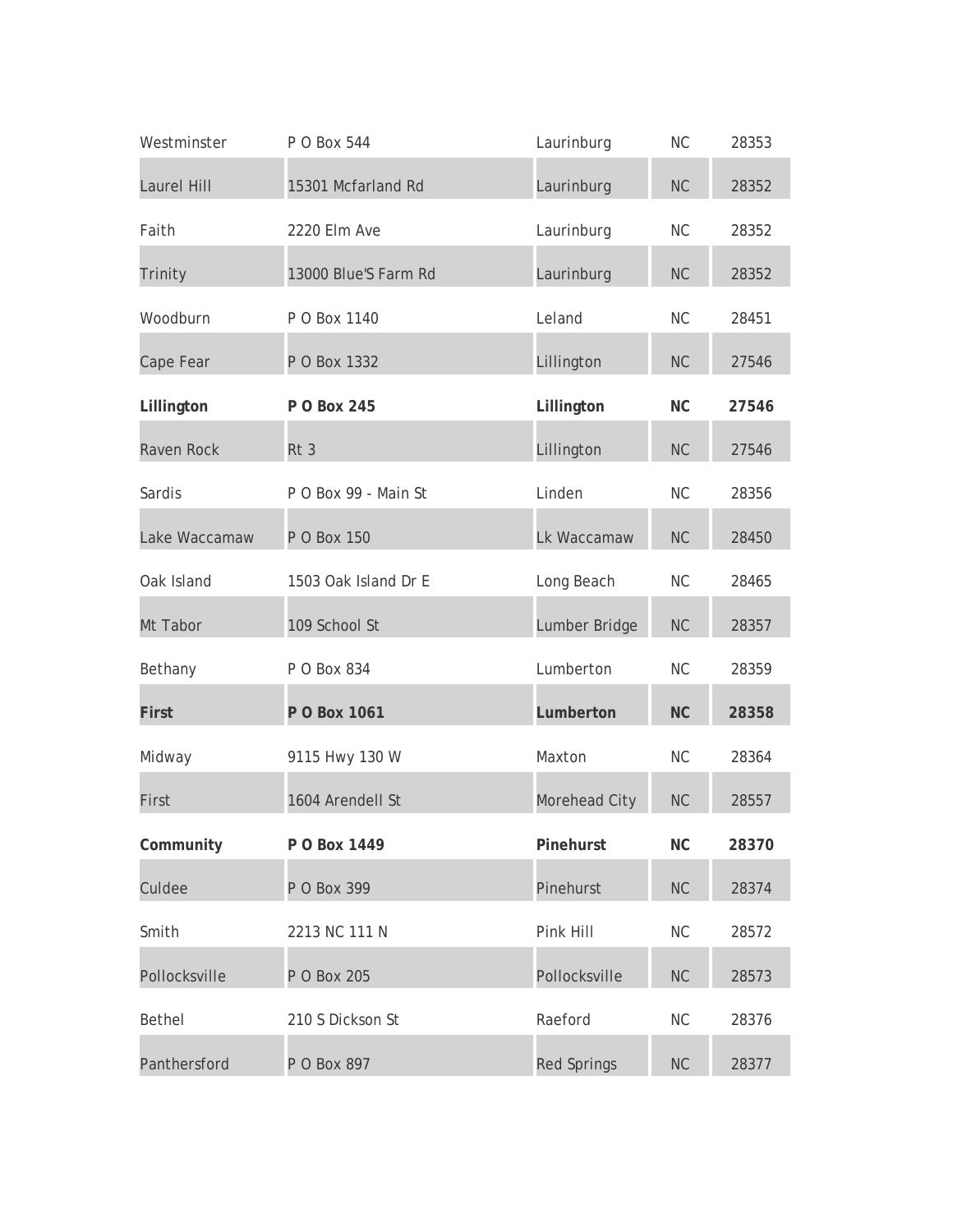| <b>Red Springs</b>   | P O Box 428             | <b>Red Springs</b>  | <b>NC</b> | 28377 |
|----------------------|-------------------------|---------------------|-----------|-------|
| <b>Wilson Chapel</b> | 602 Dogwood Ln          | Rockingham          | <b>NC</b> | 28379 |
| Mt Zion              | P O Box 188             | Rose Hill           | <b>NC</b> | 28458 |
| Oak Plain            | Rt 1                    | <b>Rose Hill</b>    | <b>NC</b> | 28458 |
| Mount Pelier         | P O Box 792             | Rowland             | <b>NC</b> | 28383 |
| <b>Barbecue</b>      | 124 Barbecue Church Rd  | Sanford             | <b>NC</b> | 27330 |
| Blandonia            | P O Box 1788            | Sanford             | <b>NC</b> | 27330 |
| Edgewood             | P O Box 1624            | Sanford             | <b>NC</b> | 27330 |
| First                | 203 Hawkins Ave         | Sanford             | <b>NC</b> | 27330 |
| Jonesboro            | 2200 Woodland Ave       | Sanford             | <b>NC</b> | 27330 |
| Pocket               | 669 Pocket Church Rd    | Sanford             | <b>NC</b> | 27330 |
| Shallotte            | P O Box 3256            | Shallotte           | <b>NC</b> | 28459 |
| Sneads Ferry         | P O Box 759             | Sneads Ferry        | <b>NC</b> | 28460 |
| Southport            | P O Box 10907           | Southport           | <b>NC</b> | 28461 |
| St Pauls             | P O Box 283             | St Pauls            | <b>NC</b> | 28384 |
| Calabash             | 8820 Old Georgetown Rd  | <b>Sunset Beach</b> | <b>NC</b> | 28468 |
| Cape Carteret        | 100 Yaupon Dr Cape Cart | Swansboro           | <b>NC</b> | 28584 |
| Teachey              | P O Box 156             | Teachey             | <b>NC</b> | 28464 |
| <b>Bluff</b>         | PO Box 96               | Wade                | <b>NC</b> | 28395 |
| Montpelier           | P O Box 407             | Wagram              | NC        | 28396 |
| Rockfish             | P O Box 338             | Wallace             | <b>NC</b> | 28466 |
| Wallace              | P O Box 717             | Wallace             | <b>NC</b> | 28466 |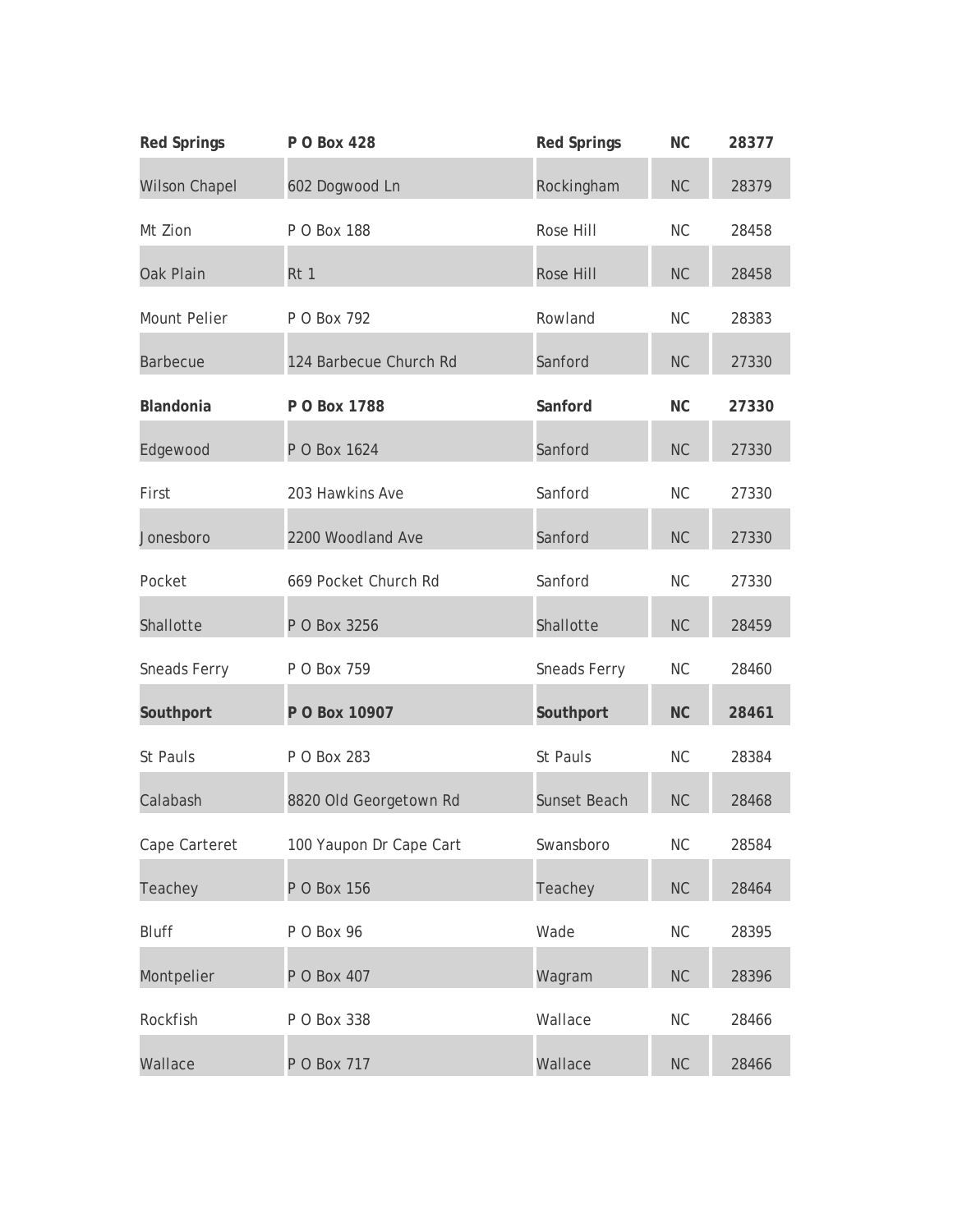| Potts Memorial           | 4125 Nc Hwy 11        | Willard        | <b>NC</b> | 28478 |
|--------------------------|-----------------------|----------------|-----------|-------|
| Bethany                  | 2237 Castle Hayne Rd  | Wilmington     | NC.       | 28401 |
| First                    | 125 S 3rd St          | Wilmington     | NC.       | 28401 |
| <b>Pearsall Memorial</b> | 3902 Market St        | Wilmington     | NC.       | 28403 |
| Windermere               | 104 Windemere Rd      | Wilmington     | NC.       | 28405 |
| <b>Winter Park</b>       | 4501 Wrightsville Ave | Wilmington     | NC.       | 28403 |
| New Hope                 | P O Box 160           | Winnabow       | <b>NC</b> | 28479 |
| Little Chapel On         |                       |                |           |       |
| <b>Bdwalk</b>            | 2 W Fayetteville St   | Wrightsville B | <b>NC</b> | 28480 |

# **Presbytery of EASTERN VIRGINIA**

| Church                 | <b>Address</b>      | City                | <b>State</b> | Zip   |
|------------------------|---------------------|---------------------|--------------|-------|
| <b>Belle Haven</b>     | P O Box 329         | <b>Belle Haven</b>  | <b>VA</b>    | 23306 |
| Greenbrier             | 1100 Greenbrier Pky | Chesapeake          | <b>VA</b>    | 23320 |
| Great Bridge           | 333 Cedar Road      | Chesapeake          | <b>VA</b>    | 23322 |
| First                  | P O Box 581         | Gloucester          | <b>VA</b>    | 23061 |
| Community              | 400 Foxhill Rd      | Hampton             | VA           | 23669 |
| First                  | 514 S Armistead Ave | Hampton             | <b>VA</b>    | 23669 |
| Wythe                  | P O Box 1358        | Hampton             | <b>VA</b>    | 23661 |
| <b>Carver Memorial</b> | 830 25th St         | <b>Newport News</b> | <b>VA</b>    | 23607 |
| Denbigh                | 302 Denbigh Blvd    | <b>Newport News</b> | <b>VA</b>    | 23608 |
| Faith                  | 657 Harpersville Rd | <b>Newport News</b> | <b>VA</b>    | 23601 |
| Hidenwood              | 414 Hiden Blvd      | Newport News        | <b>VA</b>    | 23606 |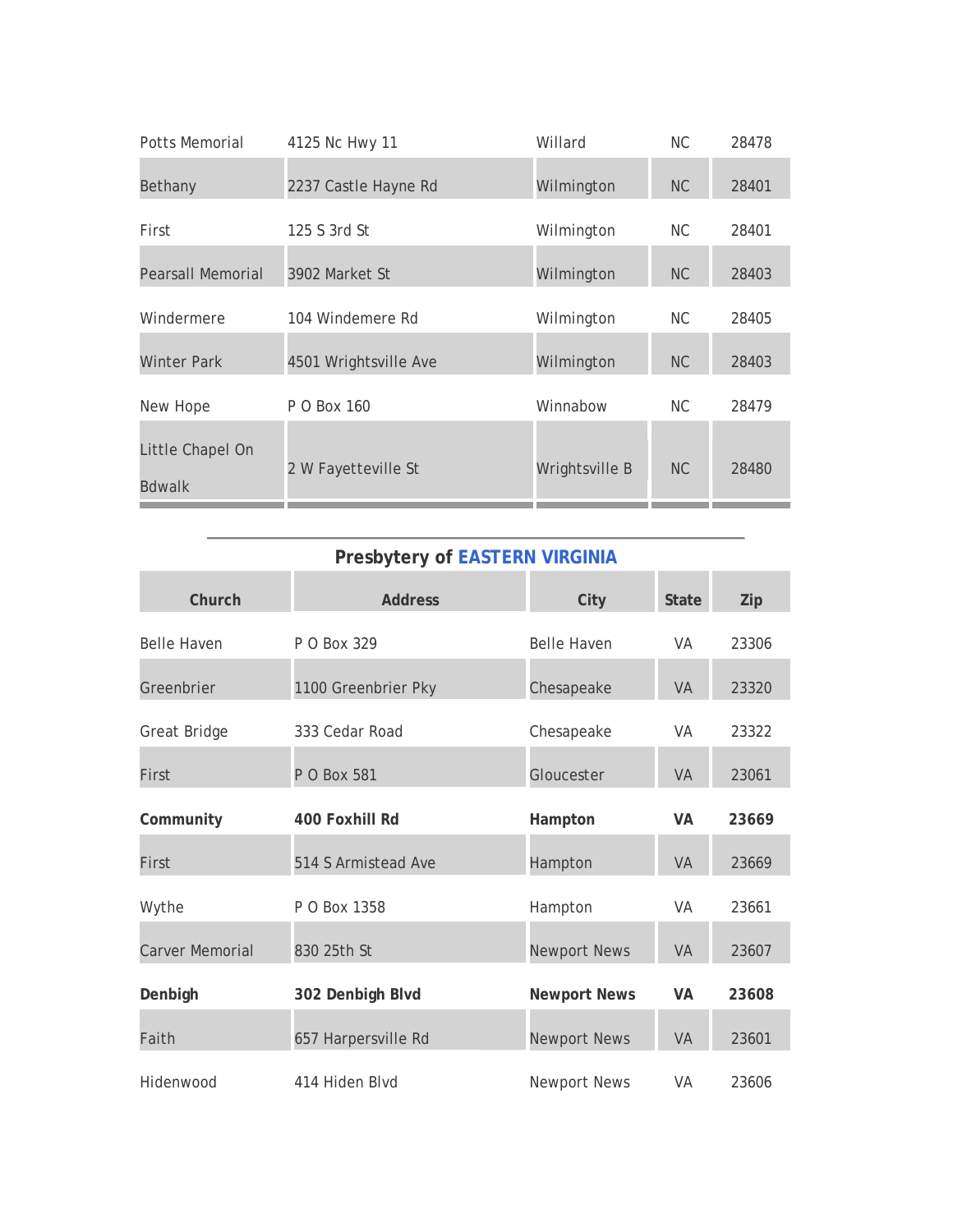| Hilton                            | 34 Main St                | <b>Newport News</b> | VA        | 23601 |
|-----------------------------------|---------------------------|---------------------|-----------|-------|
| <b>First United</b>               | 745 E 29th St             | Norfolk             | VA        | 23504 |
| Messiah                           | 1485 Johnstons Rd         | <b>Norfolk</b>      | VA        | 23513 |
| Calvin                            | 2901 East Little Creek Rd | <b>Norfolk</b>      | VA        | 23518 |
| Covenant                          | 913 Covenant St           | Norfolk             | <b>VA</b> | 23504 |
| Knox                              | 427 W 37th St             | Norfolk             | VA        | 23508 |
| <b>Norview</b>                    | 1066 Norview Ave          | Norfolk             | <b>VA</b> | 23513 |
| <b>Oakdale</b>                    | 7915 Van Patten Rd        | <b>Norfolk</b>      | VA        | 23505 |
| <b>Ocean View</b>                 | 9200 Tidewater Dr         | Norfolk             | VA        | 23503 |
| Royster Memorial                  | 6901 Newport Ave          | Norfolk             | VA        | 23505 |
| First                             | 820 Colonial Avenue       | <b>Norfolk</b>      | <b>VA</b> | 23507 |
| Second                            | 7305 Hampton Blvd         | Norfolk             | VA        | 23505 |
| Squires Memorial                  | 770 Ingleside Rd          | Norfolk             | VA        | 23502 |
| <b>Third</b>                      | 8065 Carlton St           | <b>Norfolk</b>      | VA        | 23518 |
| Willowwood                        | 1715 Willowwood Dr        | Norfolk             | <b>VA</b> | 23509 |
| Community                         | 801 Tazewell St           | Portsmouth          | VA        | 23701 |
| First                             | 515 Court St              | Portsmouth          | VA        | 23704 |
| <b>Green Acres</b>                | 3135 Hanley Ave           | Portsmouth          | VA        | 23703 |
| <b>Suffolk</b>                    | 410 N Broad St            | Suffolk             | VA        | 23434 |
| St. Andrew                        | 1885 Bridge Road          | <b>Suffolk</b>      | VA        | 23433 |
| <b>Grace Cov/Princess</b><br>Anne | 2228 Princess Anne Rd     | Virginia Beach      | VA        | 23456 |
| Bayside                           | 1400 Ewell Rd             | Virginia Beach      | VA        | 23455 |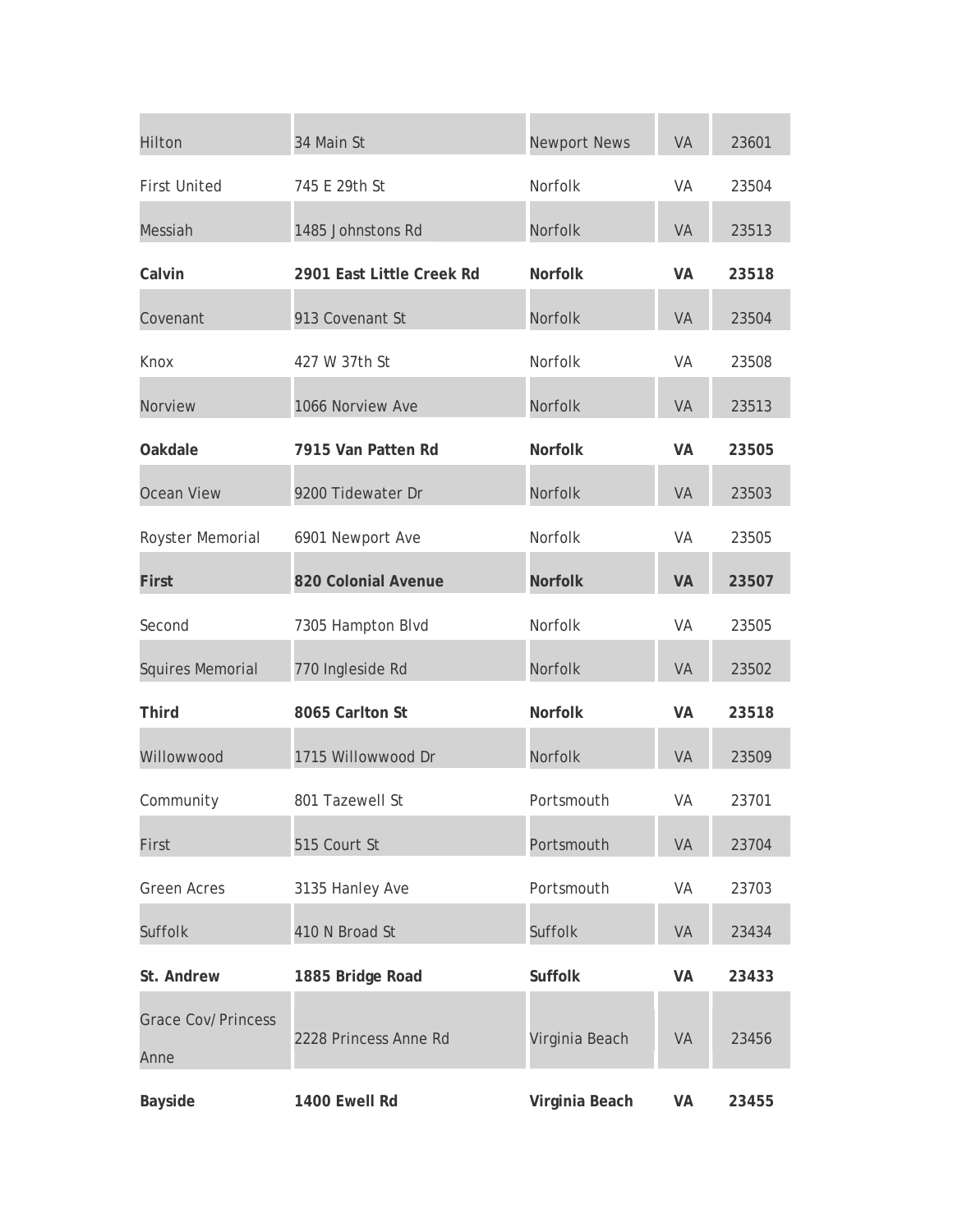| First              | 300 36th St.       | Virginia Beach | <b>VA</b> | 23451 |
|--------------------|--------------------|----------------|-----------|-------|
| <b>Kings Grant</b> | 745 Little Neck Rd | Virginia Beach | VA        | 23452 |
| Lynnhaven          | 136 S Lynnhaven Rd | Virginia Beach | VA.       | 23452 |
| Wycliffe           | 1445 Great Neck Rd | Virginia Beach | VA        | 23454 |
| Providence         | 5497 Providence Rd | Virginia Beach | <b>VA</b> | 23464 |
| Jamestown          | 3287 Ironbound Rd  | Williamsburg   | VA        | 23188 |
| Williamsburg       | 215 Richmond Rd    | Williamsburg   | <b>VA</b> | 23185 |
| Kirkwood           | 1209 Hampton Hwy   | Yorktown       | VA        | 23693 |
| Yorkminster        | P O Box 1305       | Yorktown       | <b>VA</b> | 23692 |
|                    |                    |                |           |       |

# **Presbytery of NATIONAL CAPITAL**

| Church                              | <b>Address</b>        | City       | <b>State</b> | Zip   |
|-------------------------------------|-----------------------|------------|--------------|-------|
| <b>Bush Hill</b>                    | 4916 Franconia Rd     | Alexandria | VA           | 22310 |
| Calvary                             | 6120 N Kings Hwy      | Alexandria | <b>VA</b>    | 22303 |
| Fairlington                         | 3846 King St          | Alexandria | VA           | 22302 |
| Mt Vernon                           | 2001 Sherwood Hall Ln | Alexandria | <b>VA</b>    | 22306 |
| Old Presby Mtg House 316 S Royal St |                       | Alexandria | VA           | 22314 |
| Westminster                         | 2701 Cameron Mills Rd | Alexandria | <b>VA</b>    | 22302 |
| Church Of The                       |                       |            |              |       |
| Covenant                            | 2666 Military Rd      | Arlington  | VA           | 22207 |
| <b>Little Falls</b>                 | 6025 Little Falls Rd  | Arlington  | <b>VA</b>    | 22207 |
| Trinity                             | 5533 N 16th St        | Arlington  | VA           | 22205 |
| Ashburn                             | 20962 Ashburn Rd      | Ashburn    | <b>VA</b>    | 20147 |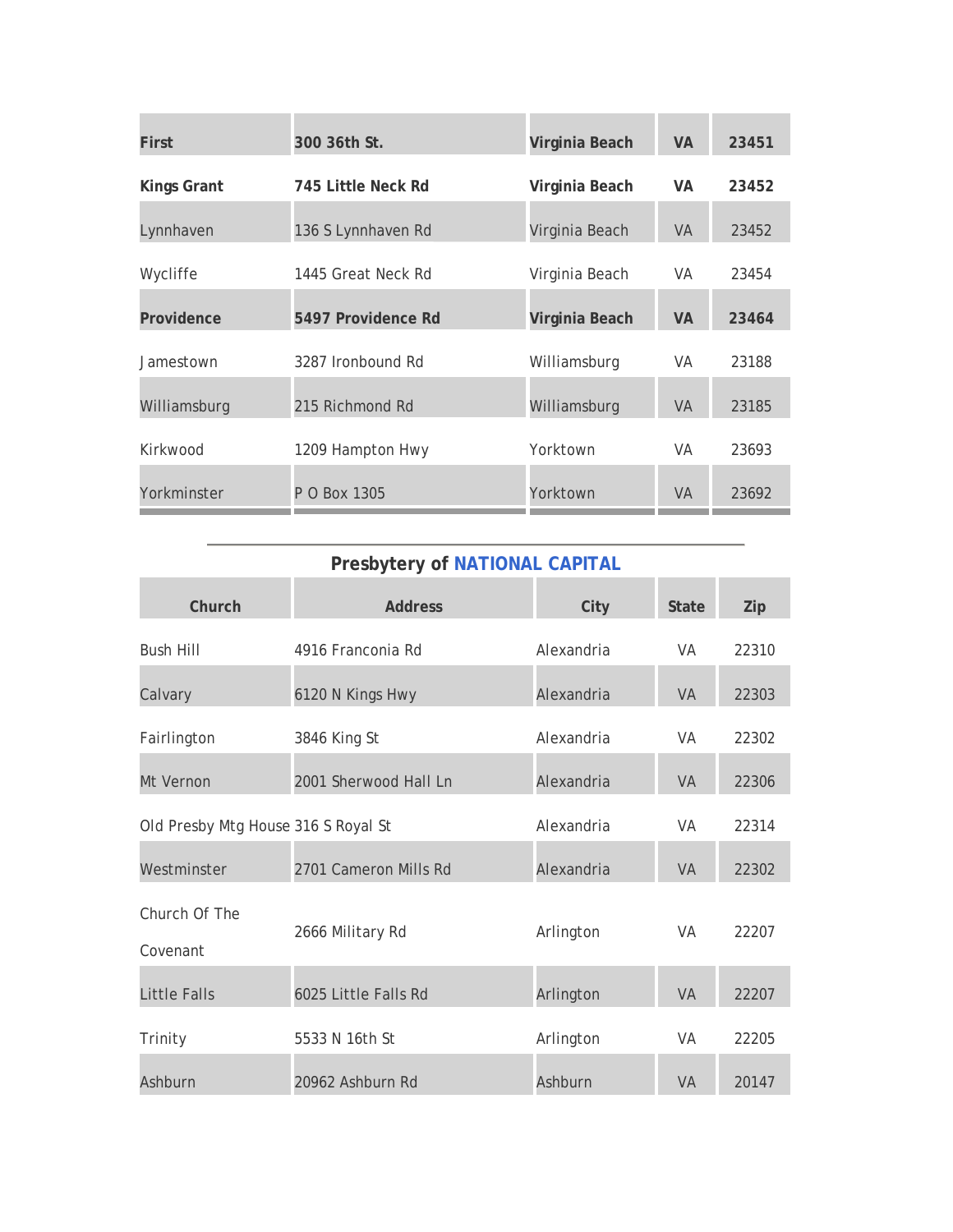| Korean Pc Of<br>Beltsville  | 4216 Powder Mill Rd       | Beltsville          | <b>MD</b> | 20705 |
|-----------------------------|---------------------------|---------------------|-----------|-------|
| <b>Bradley Hills</b>        | 6601 Bradley Blvd         | <b>Bethesda</b>     | <b>MD</b> | 20817 |
| Men's Ministry at           |                           | Bethesda            | <b>MD</b> |       |
| <b>Fourth Presbyterian</b>  |                           |                     |           |       |
| The Retired Men's           |                           |                     |           |       |
| <b>Group at Towson</b>      |                           | <b>Bethesda</b>     | <b>MD</b> |       |
| Presbyterian Church         |                           |                     |           |       |
| Ministries for Men at       |                           |                     |           |       |
| <b>Central Presbyterian</b> |                           | Bethesda            | MD        |       |
| Church                      |                           |                     |           |       |
| Christian Comm              | 3120 Belair Dr            | <b>Bowie</b>        | <b>MD</b> | 20715 |
| <b>Burke</b>                | 5690 Oak Leather Dr       | <b>Burke</b>        | VA        | 22015 |
|                             |                           |                     |           |       |
| Patuxent                    | 23421 Kingston Creek Rd   | California          | <b>MD</b> | 20619 |
| Clifton                     | P O Box 33                | Clifton             | VA        | 20124 |
| Clinton                     | 9901 Brandywine Rd        | Clinton             | <b>MD</b> | 20735 |
| Christ Presbyterian         | 12410 Lee Jackson Highway | Fairfax             | VA        | 22033 |
| Fairfax                     | 10723 Main St             | Fairfax             | VA        | 22030 |
| Providence                  | 9019 Little River Tpke    | Fairfax             | VA        | 22031 |
| <b>Knox</b>                 | 7416 Arlington Blvd       | <b>Falls Church</b> | VA        | 22040 |
| Gaithersburg                | 610 S Frederick Ave       | Gaithersburg        | <b>MD</b> | 20877 |
| Neelsville                  | 20701 Frederick Rd        | Germantown          | <b>MD</b> | 20876 |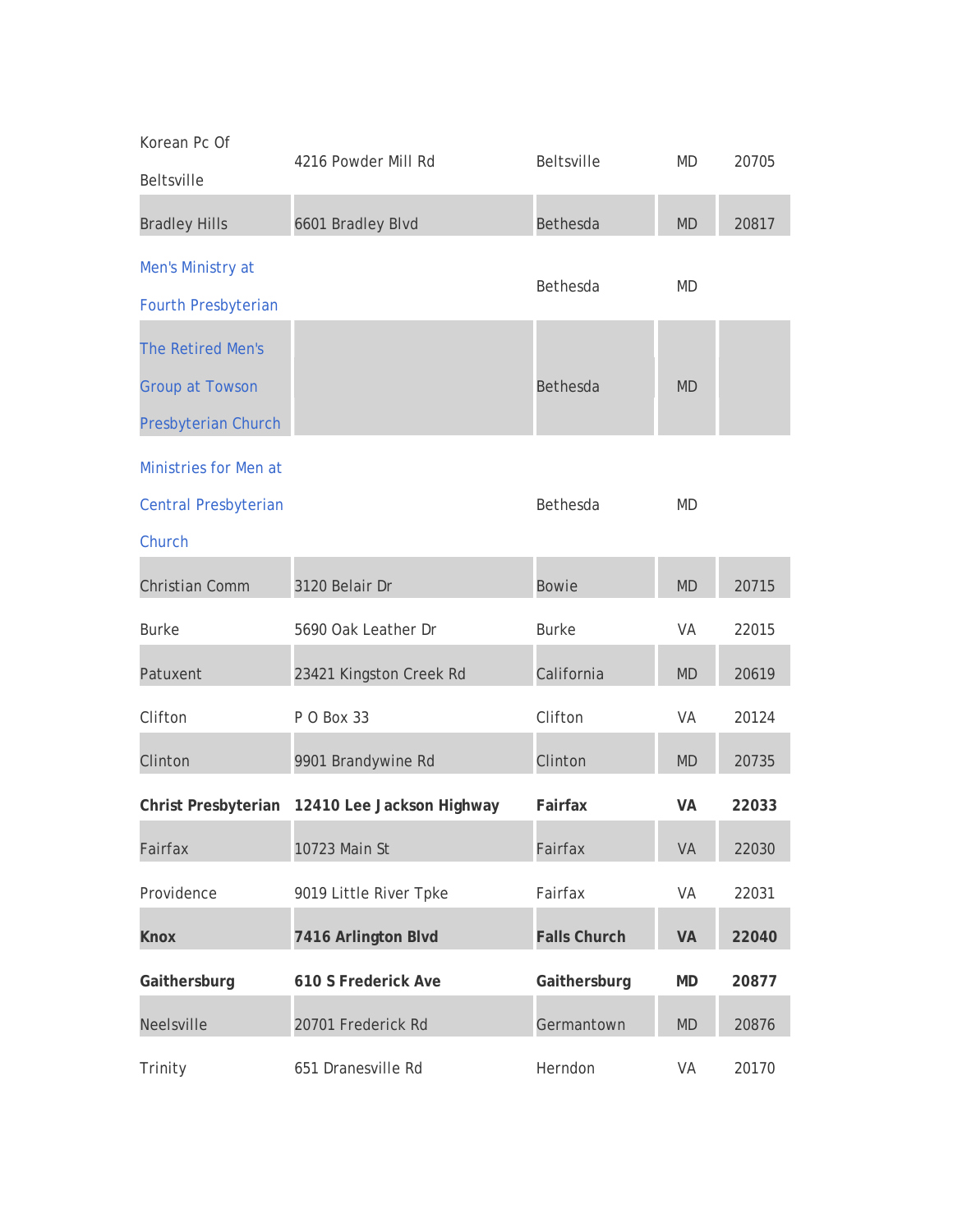| <b>Warner Memorial</b>  | 10123 Connecticut Ave    | Kensington           | <b>MD</b> | 20895 |
|-------------------------|--------------------------|----------------------|-----------|-------|
| Grace                   | 5924 Princess Gdn Pky    | Lanham               | <b>MD</b> | 20706 |
| Maryland Korean         | 6605 Mallery Dr          | Lanham               | <b>MD</b> | 20706 |
| Leesburg                | 207 W Market St          | Leesburg             | VA        | 20176 |
| Lewinsville             | P O Box 538              | Mclean               | VA        | 22101 |
| Hope                    | 1100 Enterprise Rd       | Mitchellville        | <b>MD</b> | 20721 |
| New Hope                | P O Box 426              | Olney                | <b>MD</b> | 20830 |
| Rockville Un            | 355 Linthicum St         | Rockville            | <b>MD</b> | 20851 |
| Colesville              | 12800 New Hampshire Ave  | <b>Silver Spring</b> | <b>MD</b> | 20904 |
| Washington<br>Youngnak  | 12800 New Hampshire Ave  | Silver Spring        | MD        | 20904 |
| Grace                   | 7434 Bath St             | Springfield          | VA        | 22150 |
| Kirkwood                | 8336 Carrleigh Pky       | Springfield          | VA        | 22152 |
| Vienna                  | 124 Park St NE           | Vienna               | VA        | 22180 |
| Good Samaritan          | P O Box 925              | Waldorf              | <b>MD</b> | 20604 |
| Capitol Hill            | 201 4th St S E           | Washington           | DC        | 20003 |
| <b>Fifteenth Street</b> | 1701 15th St NW          | Washington           | DC        | 20009 |
| Garden Memorial         | 1720 Minnesota Av S E    | Washington           | DC        | 20020 |
| National                | 4101 Nebraska Ave N W    | Washington           | DC        | 20016 |
| Sargent Memorial        | 5109 N H Burroughs Av NE | Washington           | DC        | 20019 |
| Western                 | 2401 Virginia Ave NW     | Washington           | DC        | 20037 |
| Faith                   | 4161 S Capitol St S W    | Washington           | <b>DC</b> | 20032 |
| Church Of The           | 1423 Girard St NE        | Washington           | DC        | 20017 |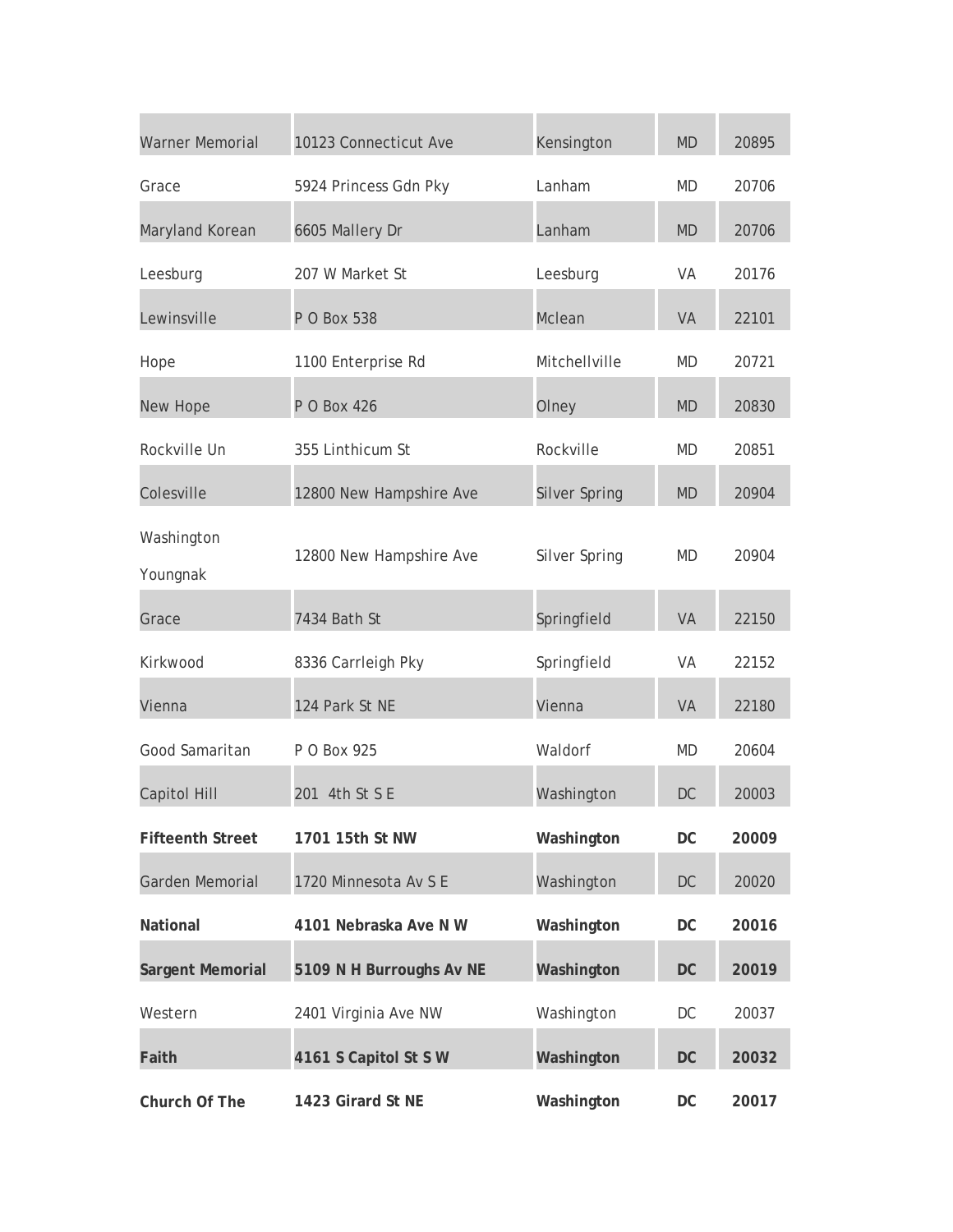#### **Redeemer**

| <b>Northeastern</b> | 2112 Varnum St NE   | Washington | DC. | 20018 |
|---------------------|---------------------|------------|-----|-------|
| Covenant            | 2481 Longview Drive | Woodbridge | VА  | 22191 |

| Presbytery of NEW CASTLE |                          |               |              |       |  |
|--------------------------|--------------------------|---------------|--------------|-------|--|
| Church                   | <b>Address</b>           | City          | <b>State</b> | Zip   |  |
| Easton                   | 617 N Washington St      | Easton        | <b>MD</b>    | 21601 |  |
| Elkton                   | 209 E Main St            | Elkton        | <b>MD</b>    | 21921 |  |
| Lewes                    | 133 Kings Hwy P O Bx 612 | Lewes         | DE           | 19958 |  |
| First                    | P O Box 172              | Milford       | DE           | 19963 |  |
| <b>Newark First</b>      | 292 W Main St            | <b>Newark</b> | DE           | 19711 |  |
| White Clay Creek         | 15 Polly Drummond HI Rd  | Newark        | DE           | 19711 |  |
| <b>St Andrews</b>        | 200 Marrows Rd           | <b>Newark</b> | DE           | 19713 |  |
| Ocean City               | 1301 Philadelphia Ave    | Ocean City    | <b>MD</b>    | 21842 |  |
| <b>Pitts Creek</b>       | P O Box 266              | Pocomoke City | <b>MD</b>    | 21851 |  |
| Wicomico                 | 129 Broad St             | Salisbury     | <b>MD</b>    | 21801 |  |
| Lower Brandywine         | 101 Old Kennett Rd       | Wilmington    | DE           | 19807 |  |
| <b>Green Hill</b>        | P O Box 3892             | Wilmington    | DE           | 19807 |  |
| Hanover Street           | 1801 Jefferson St        | Wilmington    | DE           | 19802 |  |
| West                     | 500 W 8th St             | Wilmington    | DE           | 19801 |  |
| Westminster              | 1502 W 13th St           | Wilmington    | DE           | 19806 |  |
| Limestone                | 3201 Limestone Rd        | Wilmington    | <b>DE</b>    | 19808 |  |
| Trinity                  | 1120 Darley Rd.          | Wilmington    | DE           | 19810 |  |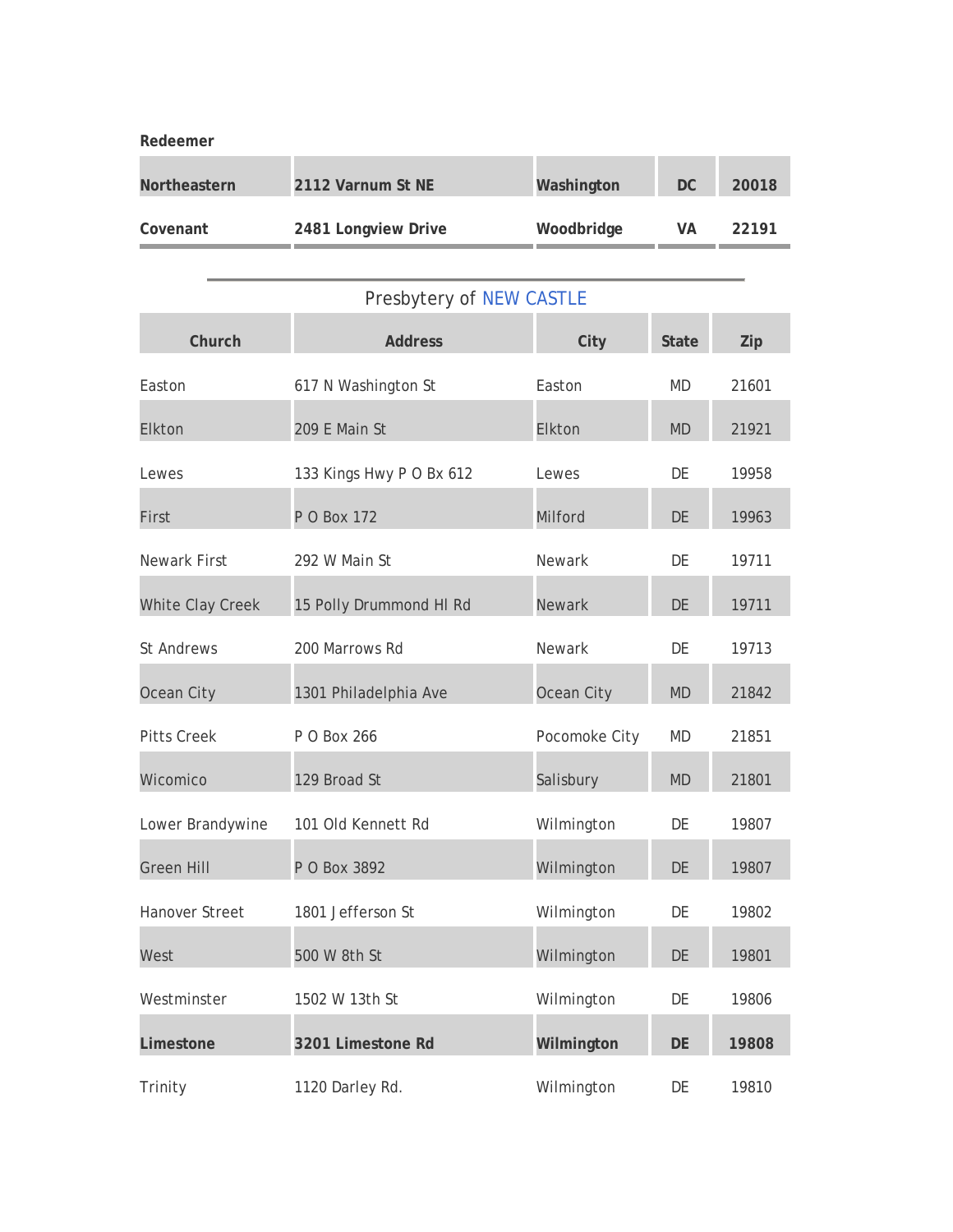| Calvary   | 701 S Maryland | Wilmington | DE | 19804 |
|-----------|----------------|------------|----|-------|
| Community | 519 Rogers Rd. | Wilmington | DE | 19720 |

| <b>Presbytery of NEW HOPE</b> |                         |                    |              |       |
|-------------------------------|-------------------------|--------------------|--------------|-------|
| Church                        | <b>Address</b>          | City               | <b>State</b> | Zip   |
| Providence                    | 14644 NC Hwy 210        | Angier             | <b>NC</b>    | 27501 |
| Cary                          | 614 Griffis St          | Cary               | <b>NC</b>    | 27511 |
| Church Of<br>Reconciliation   | 110 Elliott Rd          | Chapel Hill        | <b>NC</b>    | 27514 |
| New Hope                      | 4701 NC 86              | <b>Chapel Hill</b> | <b>NC</b>    | 27514 |
| Oakland                       | 8927 Cleveland Rd       | Clayton            | <b>NC</b>    | 27520 |
| Covenant                      | 1306 Lincoln            | Durham             | <b>NC</b>    | 27701 |
| St John'S                     | P O Box 71379           | Durham             | <b>NC</b>    | 27722 |
| <b>Blacknall Memorial</b>     | 1902 Perry St           | Durham             | <b>NC</b>    | 27705 |
| Northgate                     | 2504 N Roxboro St       | Durham             | <b>NC</b>    | 27704 |
| Triangle                      | 5001 Tudor Place        | Durham             | <b>NC</b>    | 27713 |
| Westminster                   | 3639 Old Chapel Hill Rd | Durham             | <b>NC</b>    | 27707 |
| Falkland                      | PO Box 28               | Falkland           | <b>NC</b>    | 27827 |
| Farmville                     | 302 Grimmersburg St     | Farmville          | <b>NC</b>    | 27828 |
| Fuquay - Varina               | P O Box 1126            | Fuquay- Varina     | <b>NC</b>    | 27526 |
| First                         | 503 Lakeside Dr         | Garner             | <b>NC</b>    | 27529 |
| First                         | 1101 E Ash St           | Goldsboro          | <b>NC</b>    | 27530 |
| <b>Boyd Memorial</b>          | P O Box 1402            | Greenville         | <b>NC</b>    | 27835 |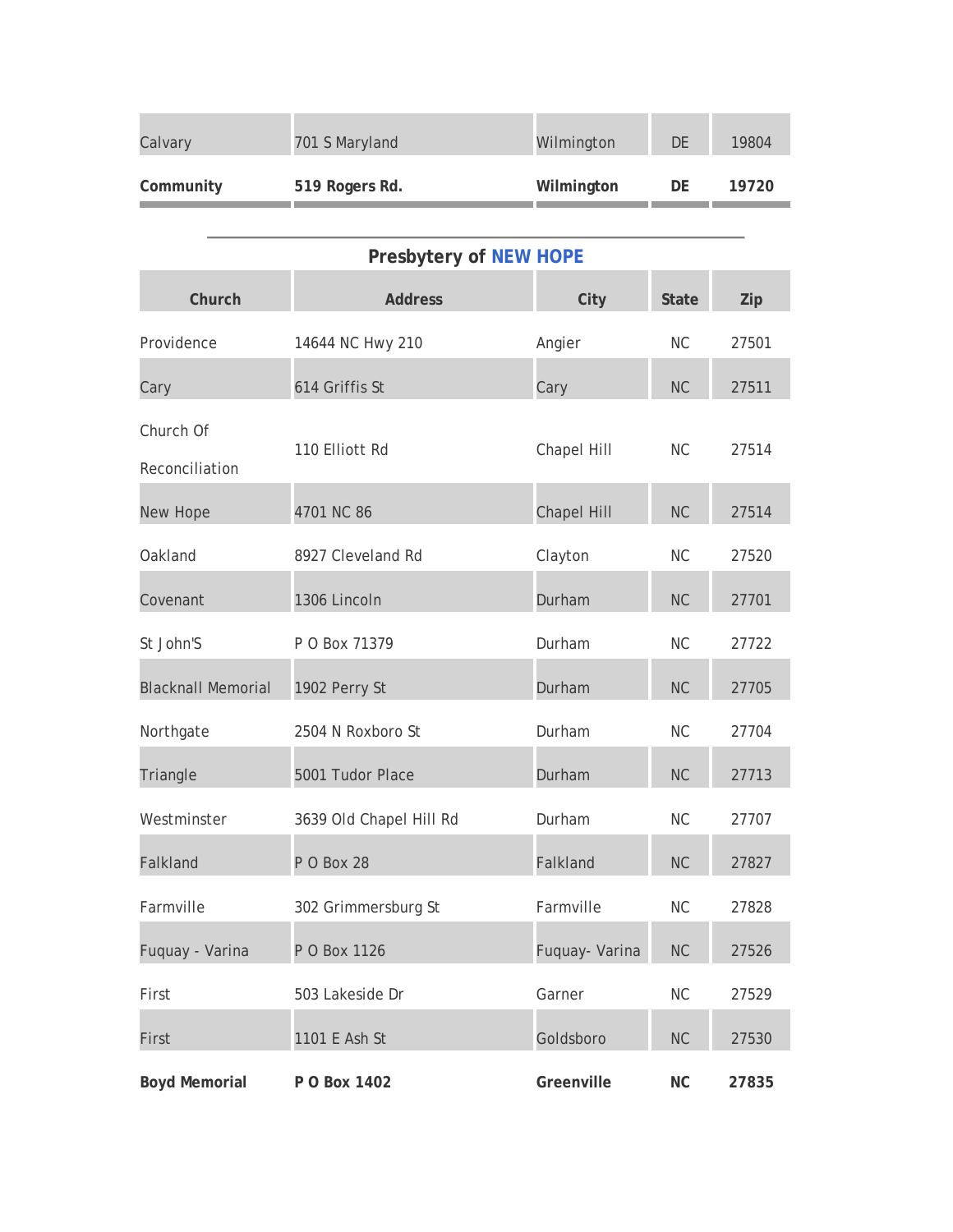| First                  | 1400 S Elm St             | Greenville      | <b>NC</b> | 27858 |
|------------------------|---------------------------|-----------------|-----------|-------|
| Hollywood              | 5103 NC 43 South          | Greenville      | <b>NC</b> | 27858 |
| <b>St Andrews</b>      | 100 Hicksboro Rd          | Henderson       | <b>NC</b> | 27536 |
| Hillsborough           | P O Box 717               | Hillsborough    | <b>NC</b> | 27278 |
| <b>White Rock</b>      | P O Box 2015              | Kinston         | <b>NC</b> | 28502 |
| St Paul                | P O Box 27, 927 S Main St | Louisburg       | <b>NC</b> | 27549 |
| <b>Spring Hill</b>     | 7569 Rachels              | Lucama          | <b>NC</b> | 27851 |
| Mt Olive               | P O Box 158               | Mt Olive        | <b>NC</b> | 28365 |
| Ebenezer               | P O Box 1512              | <b>New Bern</b> | <b>NC</b> | 28560 |
| First                  | P O Box 1075 - 418 New St | New Bern        | <b>NC</b> | 28563 |
| <b>Neuse Forest</b>    | P O Box 3497              | <b>New Bern</b> | <b>NC</b> | 28564 |
| West New Bern          | 1701 Lucerne Way          | New Bern        | <b>NC</b> | 28560 |
| <b>Timothy Darling</b> | P O Box 66 - 121 Halifax  | Oxford          | <b>NC</b> | 27565 |
| Oxford                 | P O Box 652 - 121 Gilliam | Oxford          | <b>NC</b> | 27565 |
| Selma                  | P O Box 388               | Pine Level      | <b>NC</b> | 27576 |
| Pinetops               | P O Box 112               | Pinetops        | <b>NC</b> | 27864 |
| <b>Davie Street</b>    | 300 E Davie St            | Raleigh         | <b>NC</b> | 27601 |
| North Raleigh          | 11905 Strickland Rd       | Raleigh         | <b>NC</b> | 27613 |
| <b>Ernest Myatt</b>    | 4926 Fayetteville Rd      | Raleigh         | <b>NC</b> | 27603 |
| First                  | 120 W. Hargett St.        | Raleigh         | <b>NC</b> | 27601 |
| <b>St Giles</b>        | 5101 Oak Park Rd          | Raleigh         | <b>NC</b> | 27612 |
| Trinity                | 3120 New Hope Rd          | Raleigh         | <b>NC</b> | 27604 |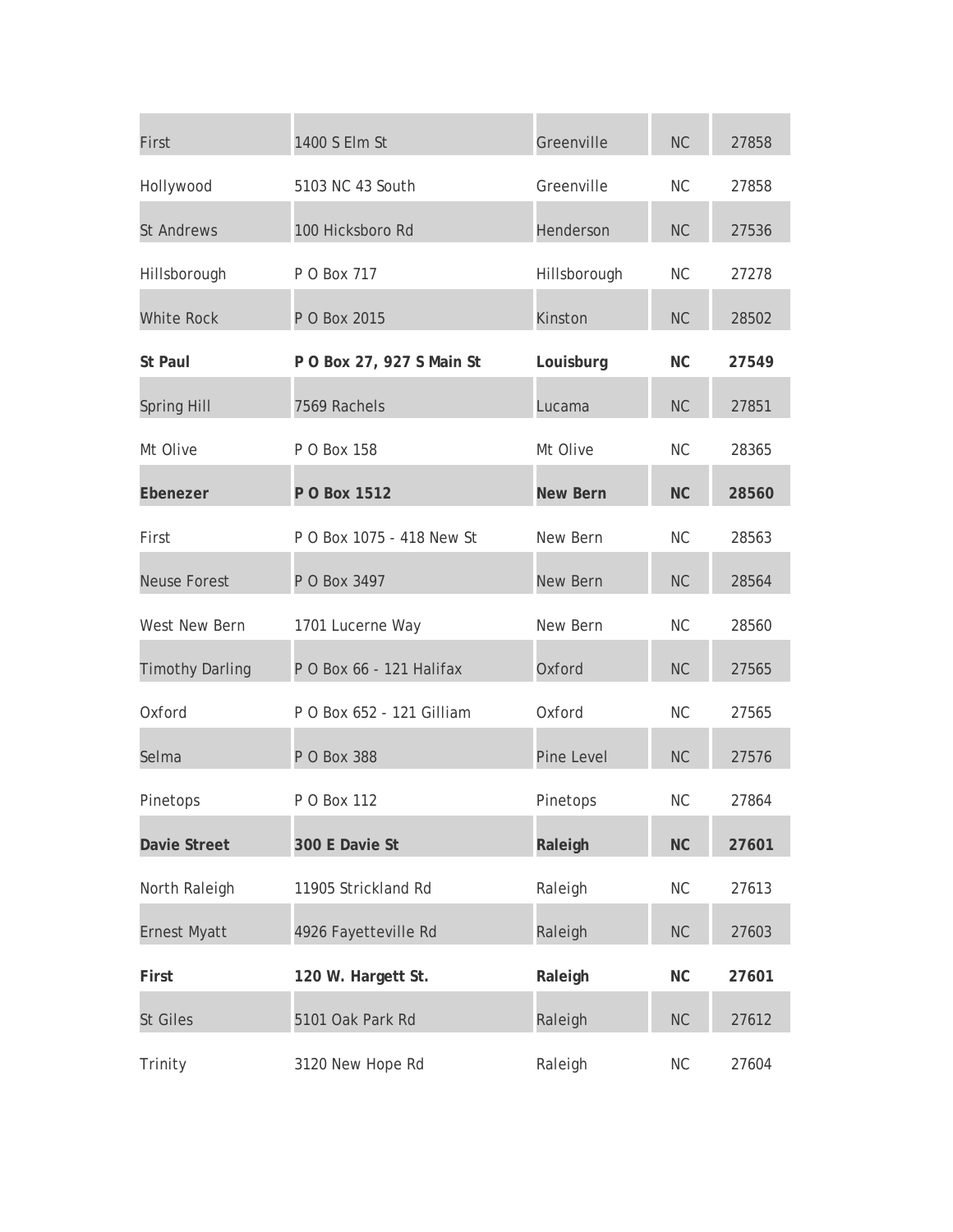| Westminster            | 301 E Whitaker Mill Rd   | Raleigh                  | <b>NC</b> | 27608 |
|------------------------|--------------------------|--------------------------|-----------|-------|
| White Memorial         | 1704 Oberlin Rd          | Raleigh                  | <b>NC</b> | 27608 |
| <b>St Andrews</b>      | 7506 Falls Of Neuse Rd   | Raleigh                  | <b>NC</b> | 27615 |
| Duraleigh              | 5408 Duraleigh Rd        | Raleigh                  | <b>NC</b> | 27612 |
| <b>First</b>           | 16 E 5th St              | Roanoke<br><b>Rapids</b> | <b>NC</b> | 27870 |
| <b>Stanley White</b>   | 601 Ashton St            | Roanoke<br>Rapids        | <b>NC</b> | 27870 |
| Mt Pisgah              | P O Box 1331             | <b>Rocky Mount</b>       | <b>NC</b> | 27802 |
| Englewood              | 100 S Englewood Dr       | Rocky Mount              | <b>NC</b> | 27804 |
| First                  | 153 N Church St          | <b>Rocky Mount</b>       | <b>NC</b> | 27804 |
| Nahalah                | 853 Poor Rd              | <b>Scotland Neck</b>     | <b>NC</b> | 27874 |
| First                  | P O Box 1159 - 215 S 3Rd | Smithfield               | <b>NC</b> | 27577 |
| Cobb Memorial          | 1101 Sunset Ave          | Tarboro                  | <b>NC</b> | 27886 |
| <b>Howard Memorial</b> | 303 E St James St        | Tarboro                  | <b>NC</b> | 27886 |
| <b>Wake Forest</b>     | 12605 Capital Blvd       | <b>Wake Forest</b>       | <b>NC</b> | 27587 |
| First                  | P O Box 1346 - 211 W 2nd | Washington               | <b>NC</b> | 27889 |
| First                  | 125 E Main St            | Williamston              | <b>NC</b> | 27892 |
| Mt Pleasant            | 8001 Mt Pleasant Ch Rd   | <b>Willow Spring</b>     | <b>NC</b> | 27592 |
| New Hope               | P O Box 98 - Hwy 42      | <b>Willow Springs</b>    | <b>NC</b> | 27592 |
| <b>White Memorial</b>  | 1459 White Mem Church Rd | <b>Willow Springs</b>    | <b>NC</b> | 27592 |
| Calvary                | 209 E Pender St          | Wilson                   | <b>NC</b> | 27893 |
| Covenant               | 2630 Tilghman Rd         | Wilson                   | <b>NC</b> | 27896 |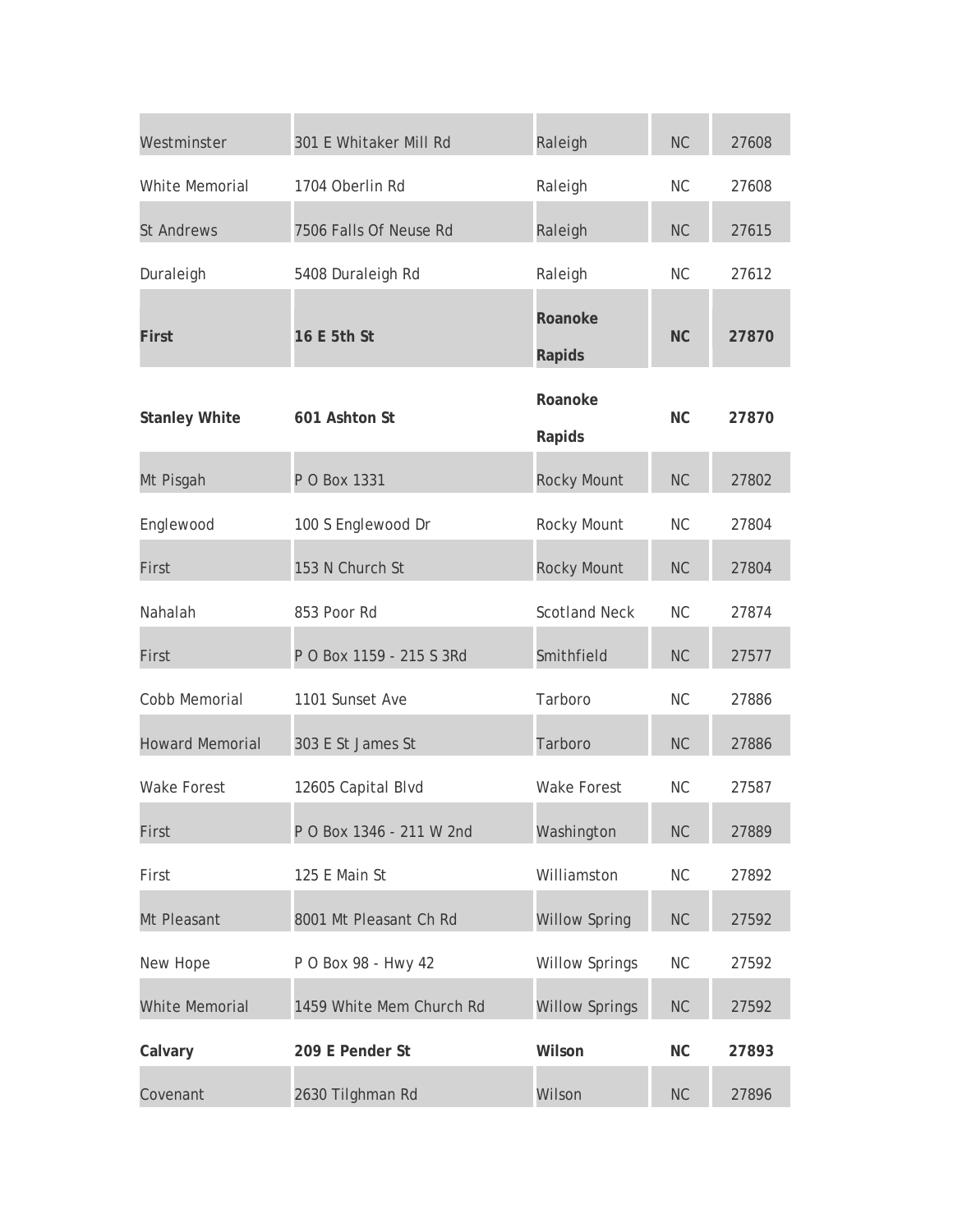| First       | P O Box 3184        | Wilson      | NC.       | 27893 |
|-------------|---------------------|-------------|-----------|-------|
| Westminster | % 4676 Wiggins Mill | Wilson      | <b>NC</b> | 27893 |
| Peace       | 770 W Firetower Rd  | Winterville | NC.       | 28590 |

| <b>Presbytery of SALEM</b> |                        |              |              |       |
|----------------------------|------------------------|--------------|--------------|-------|
| Church                     | <b>Address</b>         | City         | <b>State</b> | Zip   |
| First                      | 420 W Walker Ave       | Asheboro     | <b>NC</b>    | 27203 |
| First                      | 663 Howard St          | Boone        | <b>NC</b>    | 28607 |
| First                      | P O Box 885            | Boonville    | <b>NC</b>    | 27011 |
| Westminster                | 1126 W Webb Ave        | Burlington   | <b>NC</b>    | 27217 |
| First                      | 508 W Davis St         | Burlington   | <b>NC</b>    | 27215 |
| <b>Allen Temple</b>        | P O Box 398            | Cleveland    | <b>NC</b>    | 27013 |
| Mt Tabor                   | 935 Mt Tabor Rd        | Cleveland    | <b>NC</b>    | 27013 |
| <b>Third Creek</b>         | 2055 Third Creek Ch Rd | Cleveland    | <b>NC</b>    | 27013 |
| First                      | 432 Bridge Street      | Eden         | <b>NC</b>    | 27288 |
| <b>Elkin</b>               | 151 Hillcrest Dr       | <b>Elkin</b> | <b>NC</b>    | 28621 |
| Bethany                    | 1500 S Main St         | Graham       | <b>NC</b>    | 27253 |
| Graham                     | P O Box 728            | Graham       | <b>NC</b>    | 27253 |
| St James                   | 820 Ross Ave           | Greensboro   | <b>NC</b>    | 27406 |
| Korean First               | 318 Stage Coach Tr     | Greensboro   | <b>NC</b>    | 27409 |
| <b>Buffalo</b>             | 803-16th St            | Greensboro   | <b>NC</b>    | 27405 |
| Church Of The Covenant     | 501 S Mendenhall St    | Greensboro   | <b>NC</b>    | 27403 |
| Church Of The Cross        | P O Box 13670          | Greensboro   | <b>NC</b>    | 27415 |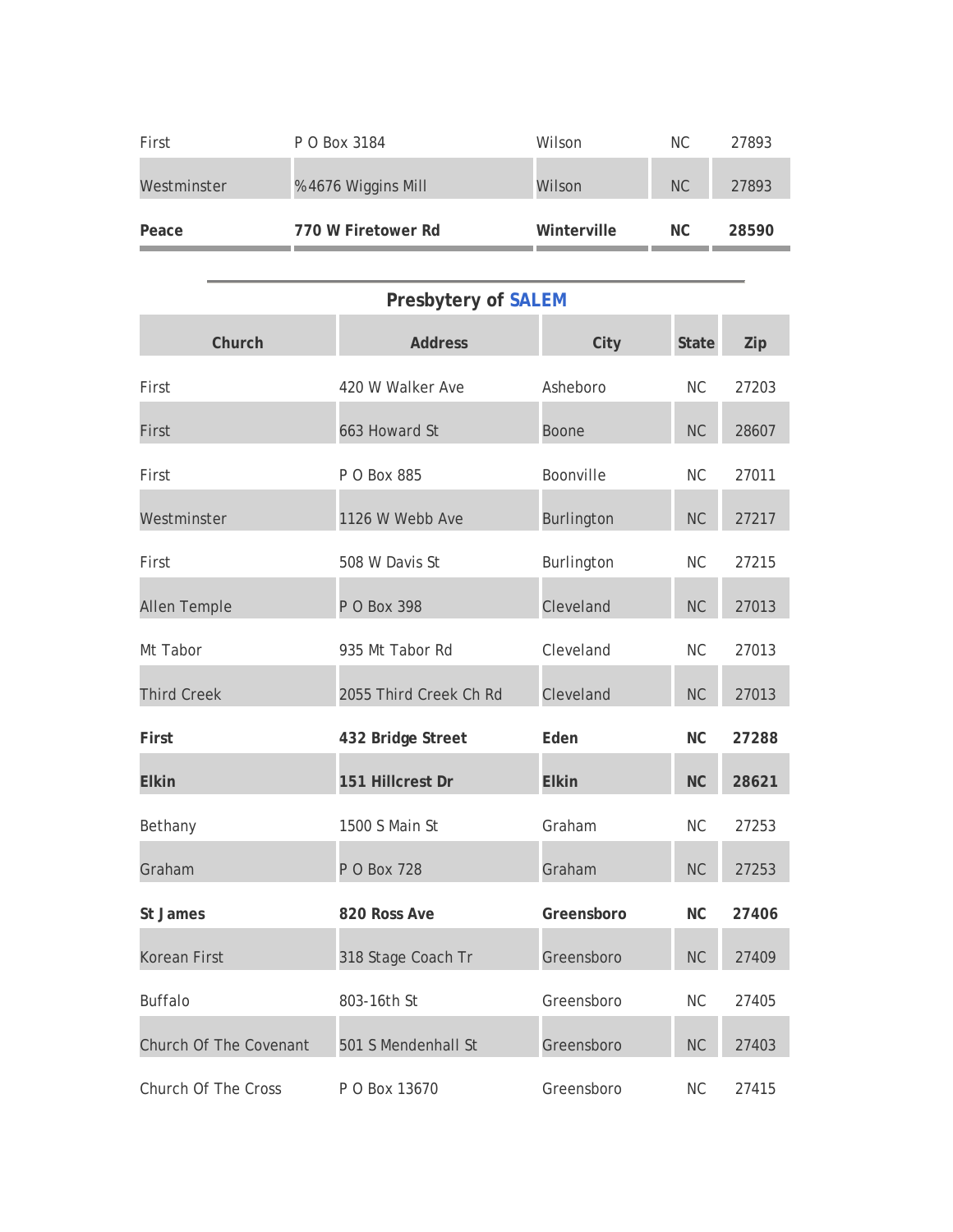| Faith                  | 6309 West Friendly Ave | Greensboro        | <b>NC</b> | 27410 |
|------------------------|------------------------|-------------------|-----------|-------|
| Glenwood               | 1205 Glenwood Ave      | Greensboro        | <b>NC</b> | 27403 |
| <b>Guilford Park</b>   | 2100 Fernwood Dr       | Greensboro        | <b>NC</b> | 27408 |
| Memorial               | 2116 Mc Knight Mill Rd | Greensboro        | <b>NC</b> | 27405 |
| Vandalia               | 101 W Vandalia Rd      | Greensboro        | <b>NC</b> | 27406 |
| Westminster            | 3906 West Friendly Ave | Greensboro        | <b>NC</b> | 27410 |
| <b>Cotton Memorial</b> | P O Box 1052           | Henderson         | <b>NC</b> | 27536 |
| St Paul                | 210 Fourth St          | <b>High Point</b> | <b>NC</b> | 27260 |
| Crestwood              | 645 Greensboro Road    | <b>High Point</b> | <b>NC</b> | 27265 |
| <b>Forest Hills</b>    | P O Box 5445           | <b>High Point</b> | <b>NC</b> | 27262 |
| Jamestown              | P O Box 817            | Jamestown         | <b>NC</b> | 27282 |
| Second                 | 200 Cotton Grove Road  | Lexington         | <b>NC</b> | 27293 |
| <b>Hawfields</b>       | 2115 S Nc Hwy 119      | Mebane            | <b>NC</b> | 27302 |
| Mebane                 | 402 S 5th St           | Mebane            | <b>NC</b> | 27302 |
| First                  | 249 W Mc Lelland Ave   | Mooresville       | <b>NC</b> | 28115 |
| Centre                 | 129 Centre Church Rd   | Mooresville       | <b>NC</b> | 28117 |
| First                  | P O Box 1286           | Mt Airy           | <b>NC</b> | 27030 |
| North Wilkesboro       | 804 E St               | N Wilkesboro      | <b>NC</b> | 28659 |
| First                  | P O Box 1209           | Pilot Mountain    | <b>NC</b> | 27041 |
| Trinity                | 300 S Caldwell St      | Salisbury         | <b>NC</b> | 28144 |
| Franklin               | 280 Franklin Church Rd | Salisbury         | <b>NC</b> | 28147 |
| John Calvin            | 1620 Brenner Ave       | Salisbury         | <b>NC</b> | 28144 |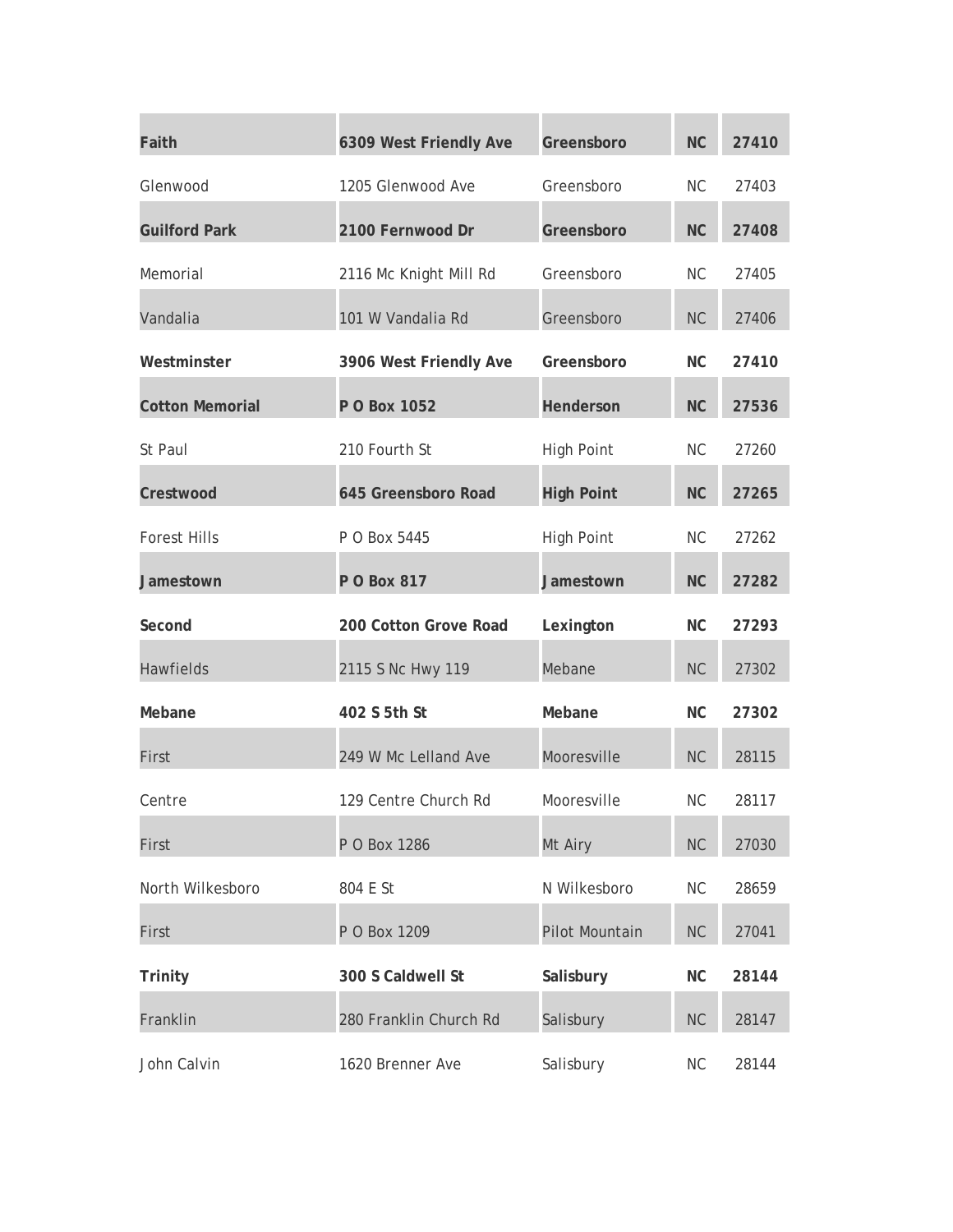| <b>First</b>   | 308 West Fisher Street  | Salisbury            | <b>NC</b> | 28144 |
|----------------|-------------------------|----------------------|-----------|-------|
| Second         | 732 Lincolnton Rd       | Salisbury            | <b>NC</b> | 28144 |
| Thyatira       | 220 White Rd            | Salisbury            | <b>NC</b> | 28147 |
| Logan          | P O Drawer 9            | Scotts               | <b>NC</b> | 28699 |
| Siler City     | 720 W 3rd St            | Siler City           | <b>NC</b> | 27344 |
| Spencer        | P O Box 04              | Spencer              | <b>NC</b> | 28159 |
| Freedom        | 1168 Turnersburg Hwy    | Statesville          | <b>NC</b> | 28625 |
| Cameron        | 2912 Salisbury Hgwy     | Statesville          | <b>NC</b> | 28677 |
| Calvary        | P O Box 664             | Statesville          | <b>NC</b> | 28687 |
| Bethesda       | 802 Bethesda Rd         | Statesville          | <b>NC</b> | 28677 |
| Taylorsville   | P O Box 507             | Taylorsville         | <b>NC</b> | 28681 |
| First          | 21 Randolph St          | Thomasville          | <b>NC</b> | 27360 |
| Francisco      | 7257 Nc Hwy 89 N        | Westfield            | <b>NC</b> | 27053 |
| Grace          | 3901 Carver School Rd   | <b>Winston-Salem</b> | <b>NC</b> | 27105 |
| Covenant       | 3627 Konnoak Dr         | <b>Winston-Salem</b> | <b>NC</b> | 27127 |
| Dellabrook     | 115 Dellabrook Rd       | Winston-Salem        | <b>NC</b> | 27105 |
| First          | 300 N Cherry St         | Winston-Salem        | <b>NC</b> | 27101 |
| Highland       | 2380 Cloverdale Ave     | Winston-Salem        | <b>NC</b> | 27103 |
| Parkway        | 1000 Yorkshire Rd       | <b>Winston-Salem</b> | <b>NC</b> | 27106 |
| Mt Vernon      | P O Box 254             | Woodleaf             | <b>NC</b> | 27054 |
| Unity          | PO Box 28               | Woodleaf             | <b>NC</b> | 27054 |
| Pleasant Grove | 85 Pleasant Grove Ch Rd | Yanceyville          | <b>NC</b> | 27379 |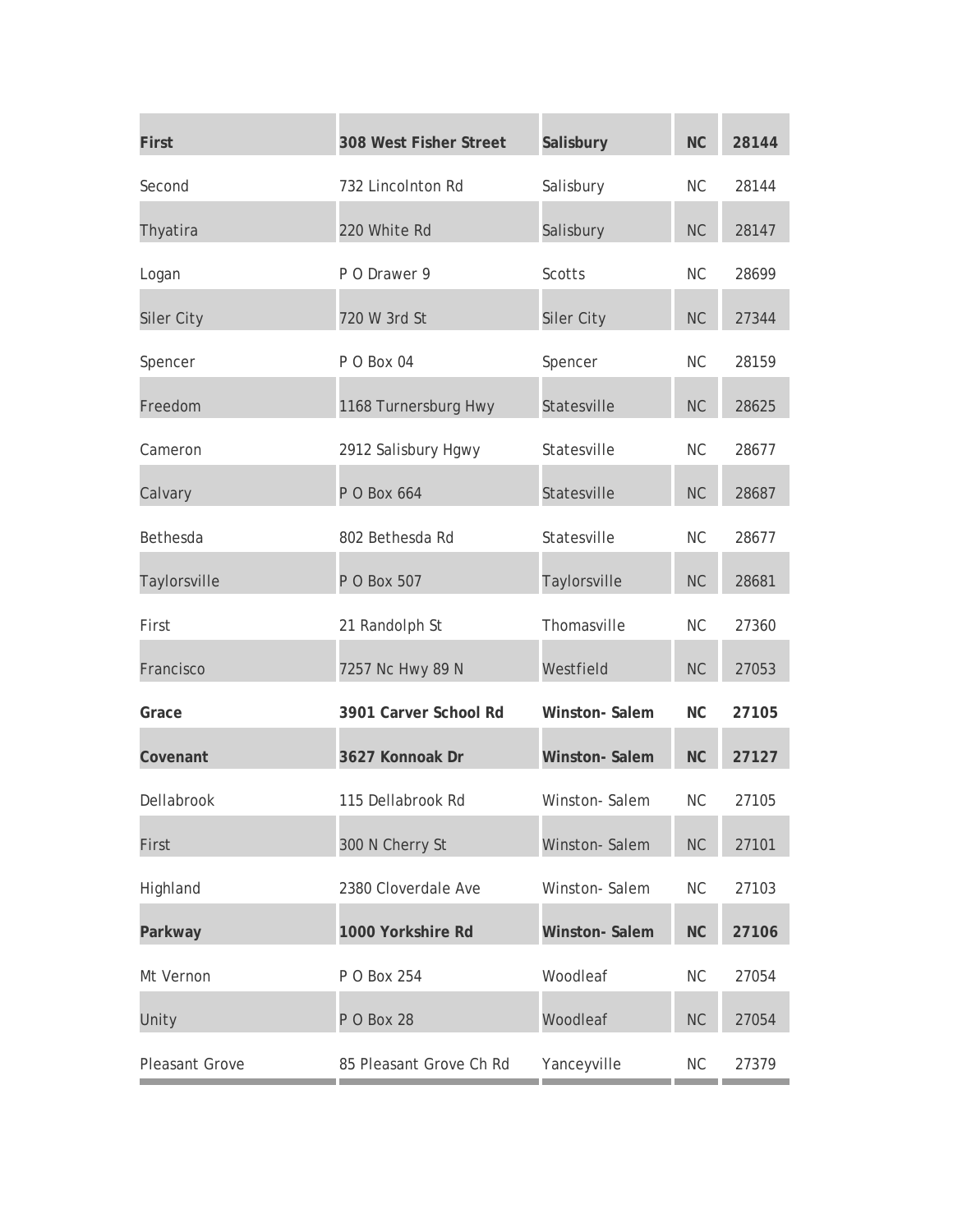| <b>Presbytery of SHENANDOAH</b> |                        |                            |              |       |
|---------------------------------|------------------------|----------------------------|--------------|-------|
| Church                          | <b>Address</b>         | City                       | <b>State</b> | Zip   |
| <b>Berkeley Springs</b>         | P.O. Box 206           | <b>Berkeley</b><br>Springs | <b>WV</b>    | 25411 |
| Berryville                      | P O Box 46             | Berryville                 | VA           | 22611 |
| Loch Willow                     | P O Box 85             | Churchville                | VA           | 24421 |
| <b>Tinkling Spring</b>          | 30 Tinkling Spring Dr. | <b>Fishersville</b>        | VA           | 29939 |
| Front Royal                     | 115 Luray Ave          | Front Royal                | VA           | 22630 |
| Halltown                        | PO Box 1               | Halltown                   | <b>WV</b>    | 25423 |
| First                           | 17 N Court Sq          | Harrisonburg               | VA           | 22802 |
| Hedgesville                     | P O Box 1214           | Harrisonburg               | VA           | 22801 |
| Keyser                          | P O Box 729            | Keyser                     | <b>WV</b>    | 26726 |
| Lexington                       | 120 S Main             | Lexington                  | VA           | 24450 |
| Timber Ridge                    | 166 Timber Ridge Rd    | Lexington                  | VA           | 24450 |
| Massanutten                     | 50 Indian Trail Rd     | Penn Laird                 | VA           | 22846 |
| Piedmont                        | P O Box 51             | Piedmont                   | <b>WV</b>    | 26750 |
| Romney                          | 100 W Rosemary Ln      | Romney                     | <b>WV</b>    | 26757 |
| Elk Branch                      | P O Box 110            | Shenandoah Jct             | <b>WV</b>    | 25442 |
| Bethany                         | 2501 5th St            | Staunton                   | VA           | 24401 |
| <b>Bethel</b>                   | Rt 1 Box 189           | Staunton                   | VA           | 24401 |
| Covenant                        | 2001 N Coalter St      | Staunton                   | VA           | 24401 |
| First                           | 100 E Frederick St     | Staunton                   | VA           | 24401 |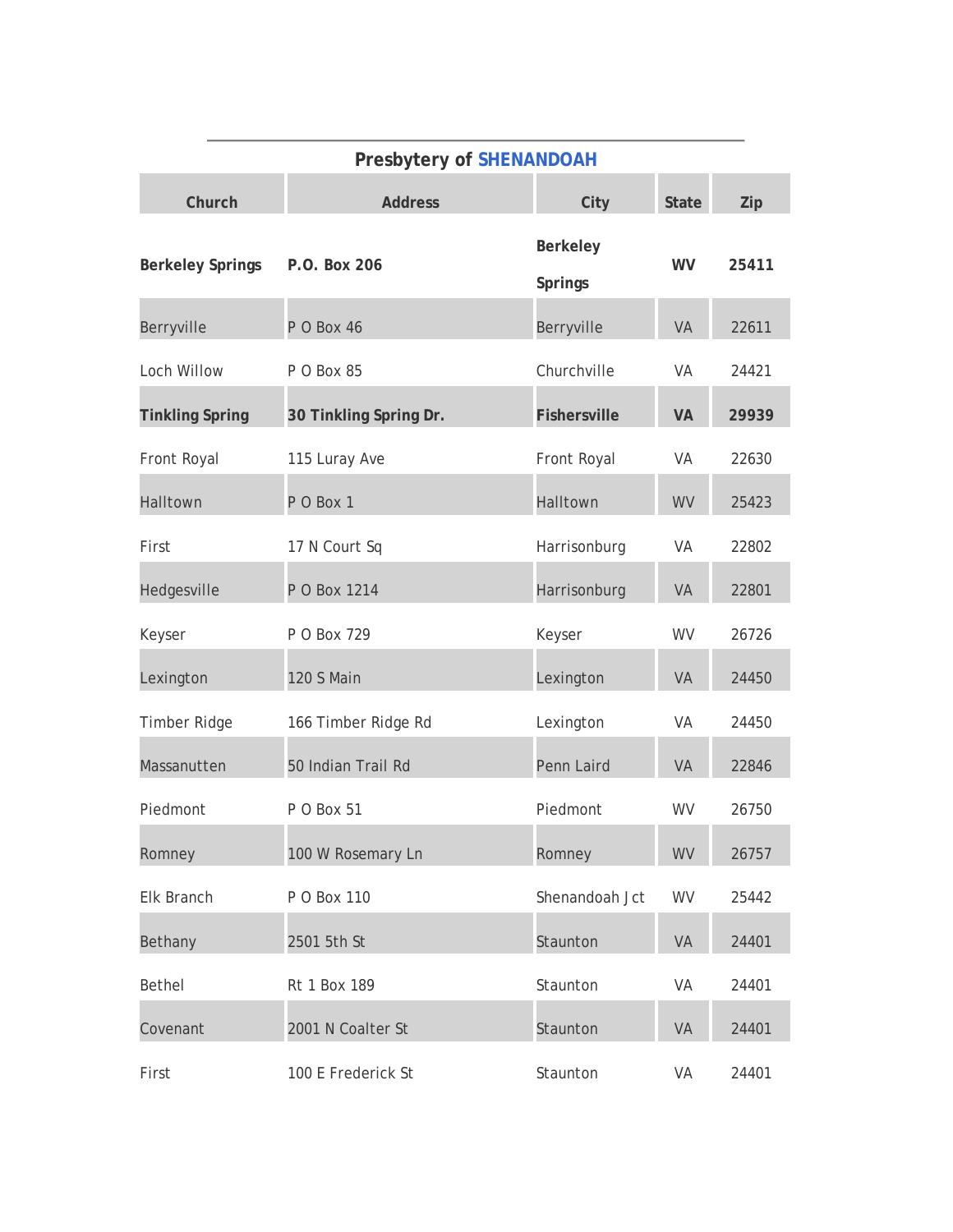| <b>Hebron</b> | RR 10 Box 58          | Staunton              | <b>VA</b> | 24401 |
|---------------|-----------------------|-----------------------|-----------|-------|
| <b>Third</b>  | 1313 Barterbrook Rd   | Staunton              | VA        | 24401 |
| Mt Carmel     | P O Box 8             | <b>Steeles Tavern</b> | <b>VA</b> | 24476 |
| Sherando      | 751 Fairfax Pike      | <b>Stephens City</b>  | <b>VA</b> | 22655 |
| Strasburg     | 325 So Holliday St    | Strasburg             | <b>VA</b> | 22657 |
| Warm Springs  | P O Box 238           | Warm Springs          | <b>VA</b> | 24484 |
| First         | P O Box 877           | Waynesboro            | <b>VA</b> | 22980 |
| Hermitage     | Rt 1 Box 234A         | Waynesboro            | <b>VA</b> | 22980 |
| Westminster   | 1904 Mt Vernon St     | Waynesboro            | <b>VA</b> | 22980 |
| First         | 116 S Loudoun St      | Winchester            | VA        | 22601 |
| Opequon       | 217 Opequon Church Ln | Winchester            | <b>VA</b> | 22602 |
| Sunnyside     | 1270 N Frederick Pike | Winchester            | <b>VA</b> | 22603 |

| <b>Presbytery of THE JAMES</b> |                        |                   |              |       |
|--------------------------------|------------------------|-------------------|--------------|-------|
| Church                         | <b>Address</b>         | City              | <b>State</b> | Zip   |
| Ashland                        | 401 Virginia Street    | Ashland           | <b>VA</b>    | 23005 |
| <b>Blackstone</b>              | 301 Church St          | <b>Blackstone</b> | VA.          | 23824 |
| Ogden                          | 3440 Pleasant Grove Rd | <b>Brodnax</b>    | VA           | 23920 |
| First                          | 500 Park St            | Charlottesville   | <b>VA</b>    | 22902 |
| <b>Meadows</b>                 | 2200 Angus Rd          | Charlottesville   | VA           | 22901 |
| Chester                        | 3424 W Hundred Rd      | Chester           | <b>VA</b>    | 23831 |
| Pryor Memorial                 | 115 E Tennessee        | Crewe             | VA           | 23930 |
| Tabor                          | P O Box 446            | Crozet            | <b>VA</b>    | 22932 |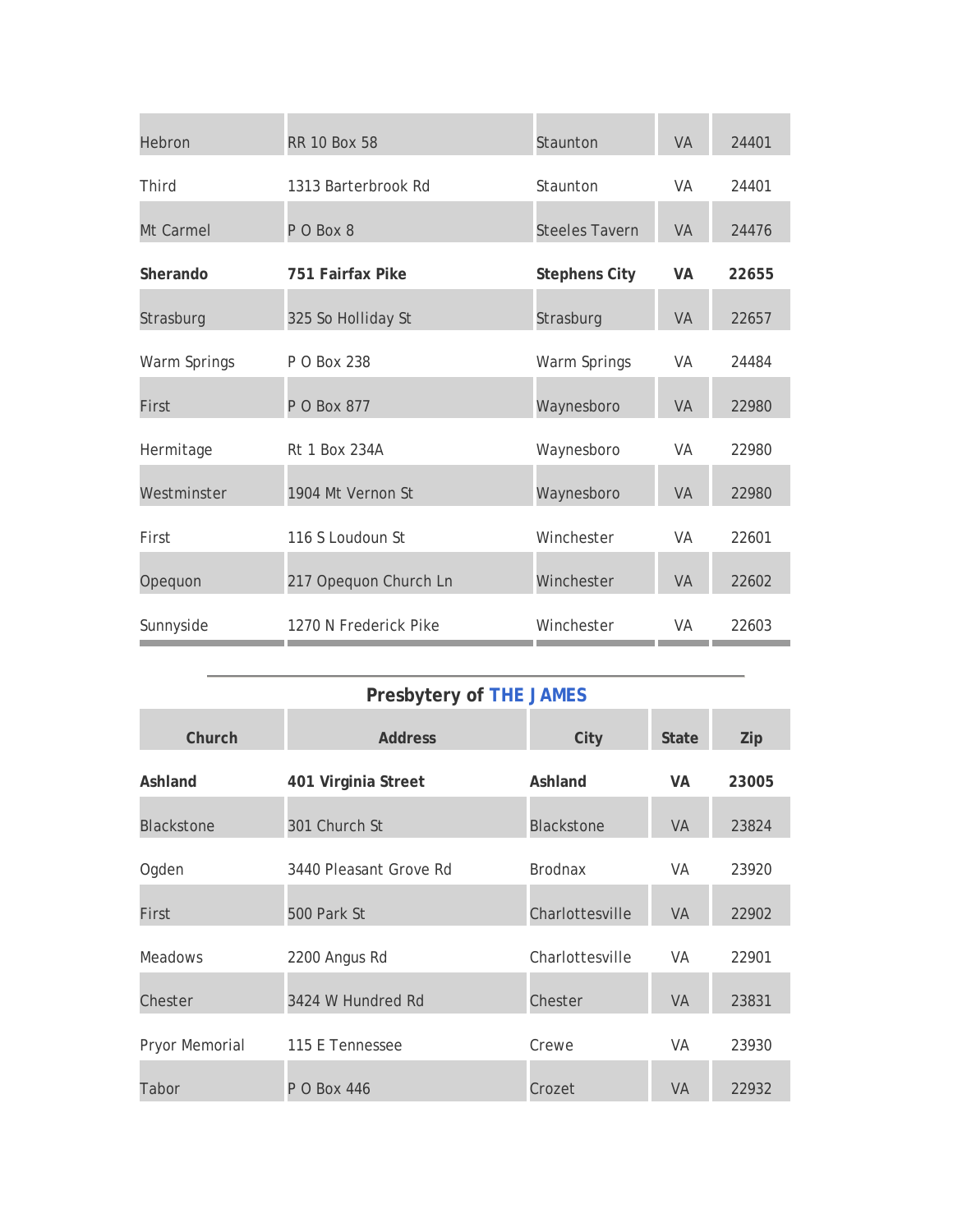| Spotsylvania                | 11121 Leavells Rd     | Fredericksburg    | VA        | 22407 |
|-----------------------------|-----------------------|-------------------|-----------|-------|
| Korean Pc<br>Fredericksburg | 810 Princess Anne St  | Fredericksburg    | <b>VA</b> | 22401 |
| Fredericksburg              | 810 Princess Anne St  | Fredericksburg    | VA        | 22401 |
| Laurel                      | 9675 Staples Mill Rd  | <b>Glen Allen</b> | <b>VA</b> | 23060 |
| First                       | 1107 W Broadway       | Hopewell          | VA        | 23860 |
| Woodlawn                    | 1201 Blackstone Ave   | Hopewell          | VA        | 23860 |
| <b>St Andrews</b>           | P O Box 1366          | Kilmarnock        | <b>VA</b> | 22482 |
| <b>Fairfield</b>            | P O Box 1088          | Mechanicsville    | VA        | 23111 |
| Brandermill                 | 4500 Millridge Pky    | Midlothian        | VA        | 23112 |
| <b>Swift Creek</b>          | P O Box 1742          | Midlothian        | VA        | 23113 |
| Salisbury                   | 13621 Salisbury Rd    | Midlothian        | VA        | 23113 |
| <b>Milford</b>              | P.O. Box 96           | <b>Milford</b>    | <b>VA</b> | 22514 |
| Kirk O'Cliff                | 16420 Monrovia Rd     | Mineral           | VA        | 23117 |
| <b>Mitchells</b>            | PO Box 98             | <b>Mitchells</b>  | <b>VA</b> | 22729 |
| <b>Swift Creek</b>          | 5900 Woolridge Rd     | <b>Mosely</b>     | VA        | 32120 |
| Bethesda                    | PO Box 11             | Nottoway          | VA        | 23955 |
| Orange                      | 162 W Main St         | Orange            | VA        | 22960 |
| Westminster                 | 403 Halifax St        | Petersburg        | VA        | 23803 |
| Covenant                    | P O Box 1566          | Petersburg        | VA        | 23805 |
| Second                      | 419 W. Washington St. | Petersburg        | VA        | 23803 |
| <b>Gregory Memorial</b>     | P O Box 182           | Prince George     | VA        | 23875 |
| Providence Frg              | P O Box 239           | Providence Frg    | VA        | 23140 |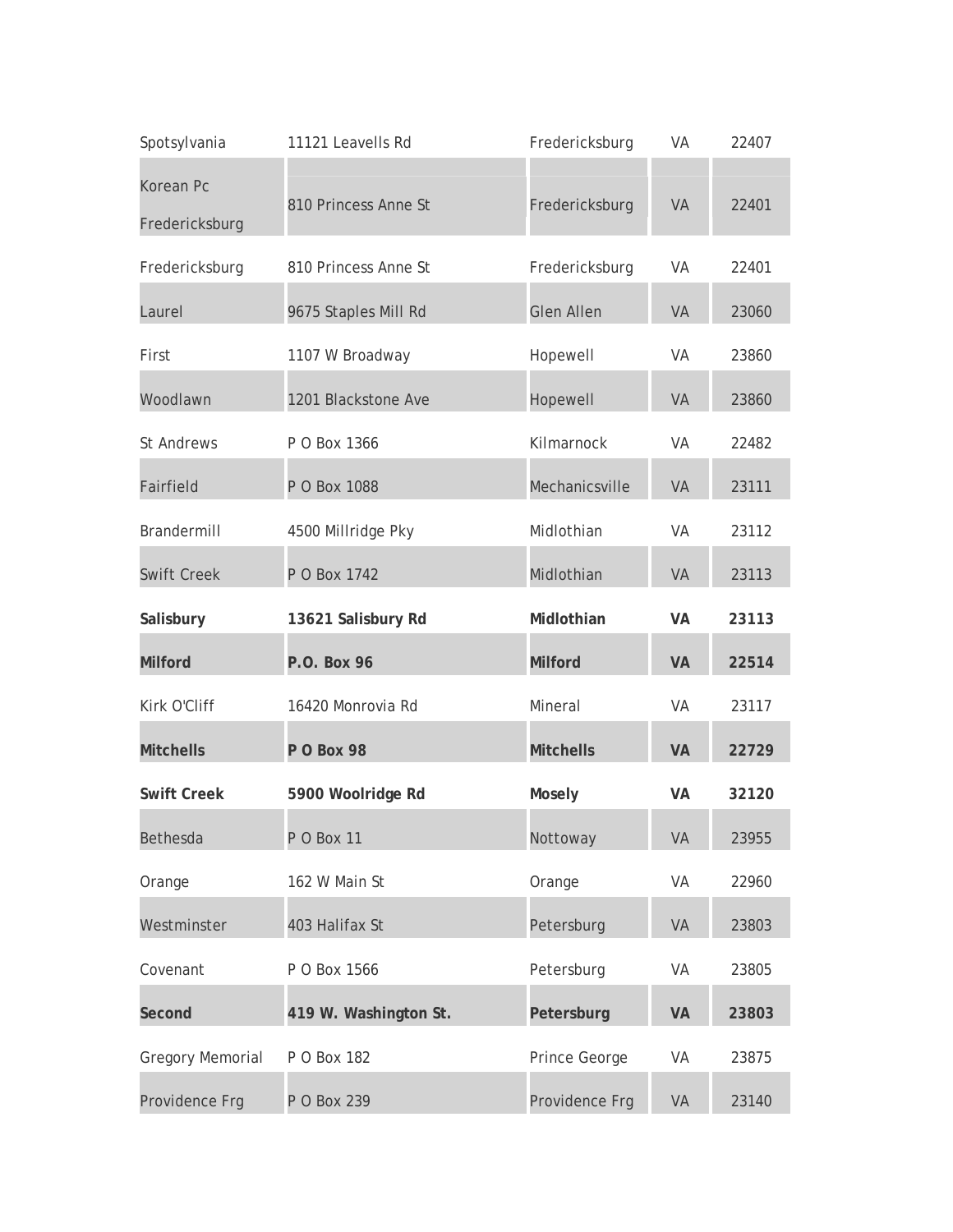| <b>First United</b>                  | 3401 North Ave             | Richmond        | VA        | 23222 |
|--------------------------------------|----------------------------|-----------------|-----------|-------|
| Crestwood                            | 6627 Jahnke Rd             | Richmond        | <b>VA</b> | 23225 |
| Eastminster                          | 1601 Littlepage St         | Richmond        | VA        | 23223 |
| <b>First</b>                         | 4602 Cary Street Rd        | Richmond        | <b>VA</b> | 23226 |
| <b>Forest Hill</b>                   | 4401 Forest Hill Ave       | Richmond        | VA        | 23225 |
| <b>Ginter Park</b>                   | 3601 Seminary Ave          | Richmond        | <b>VA</b> | 23227 |
| <b>Grace Covenant</b>                | 1627 Monument Ave          | Richmond        | VA        | 23220 |
| Montrose                             | 4800 Brittles Ln           | Richmond        | VA        | 23231 |
| Overbrook                            | 2605 Dumbarton Road        | Richmond        | VA        | 23228 |
| <b>River Road</b>                    | 8960 River Rd              | Richmond        | <b>VA</b> | 23229 |
| St Giles'                            | 5200 Grove Ave             | Richmond        | VA        | 23226 |
| Southminster                         | 7500 Hull Street Rd        | <b>Richmond</b> | <b>VA</b> | 23235 |
| <b>Third</b>                         | 600 Forest Avenue          | Richmond        | VA        | 23229 |
| <b>Three Chopt</b>                   | 9315 Three Chopt Rd        | <b>Richmond</b> | <b>VA</b> | 23229 |
| Trinity                              | 113 Wilkinson Rd           | Richmond        | VA        | 23227 |
| Tuckahoe                             | 7000 Park Ave              | Richmond        | <b>VA</b> | 23226 |
| Village                              | 110 N Laburnum Ave         | Richmond        | VA        | 23223 |
| Woodville                            | 1728 N 28th St             | Richmond        | VA        | 23223 |
| Christ                               | 2508 Dickens Rd            | Richmond        | VA        | 23230 |
| Synod of Mid-<br><b>Atlantic Men</b> | P O Box 27036              | <b>Richmond</b> | <b>VA</b> | 23261 |
| Sandston                             | P O Box 325                | Sandston        | VA        | 23150 |
| South Hill                           | 914 North Mecklenburgh Ave | South Hill      | VA        | 23970 |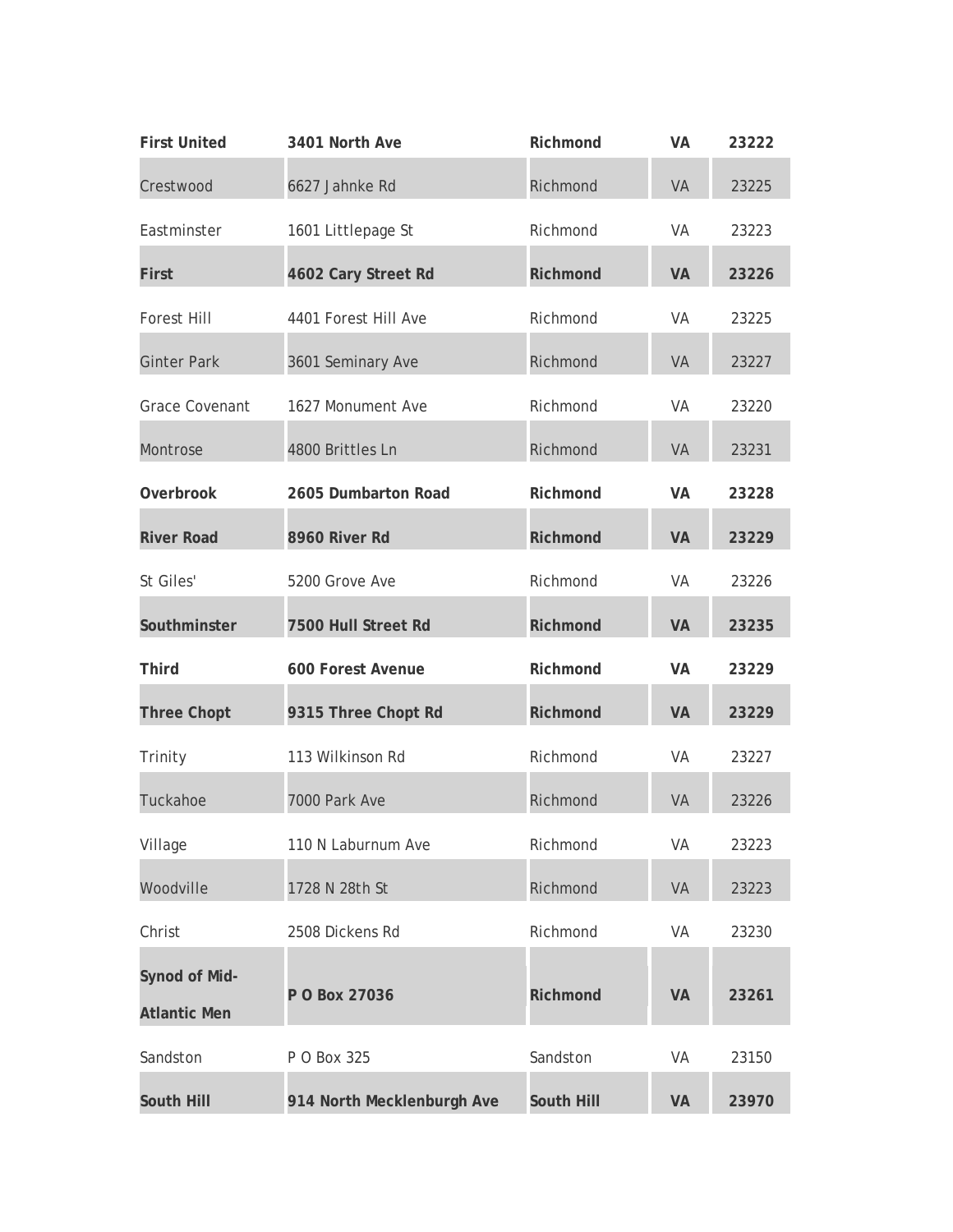| Summit                       | 256 Shelton Shop Rd | Stafford | VА | 22554 |
|------------------------------|---------------------|----------|----|-------|
| Campbell Memorial P O Box 18 |                     | Weems    | VA | 22576 |

| <b>Presbytery of THE PEAKS</b> |                        |                   |              |       |  |
|--------------------------------|------------------------|-------------------|--------------|-------|--|
| Church                         | <b>Address</b>         | City              | <b>State</b> | Zip   |  |
| Altavista                      | P O Box 126            | Altavista         | <b>VA</b>    | 24517 |  |
| <b>Blacksburg</b>              | P O Box 144            | <b>Blacksburg</b> | <b>VA</b>    | 24063 |  |
| Northview                      | 835 Franklin Tpke      | Danville          | VA           | 24540 |  |
| <b>Shelton Memorial</b>        | P O Box 123            | Danville          | <b>VA</b>    | 24543 |  |
| Gethsemane United              | P O Box 217            | Drakes Branch     | <b>VA</b>    | 23937 |  |
| Farmville                      | 200 W 3rd St           | Farmville         | <b>VA</b>    | 23901 |  |
| Fincastle                      | P O Box 144            | Fincastle         | VA           | 24090 |  |
| Covenant                       | 108 Melinda Drive      | Lynchburg         | <b>VA</b>    | 24502 |  |
| First                          | 1215 V E S Rd          | Lynchburg         | VA           | 24503 |  |
| Rivermont                      | 2424 Rivermont Ave     | Lynchburg         | <b>VA</b>    | 24503 |  |
| Grace                          | 218 Fayette St         | Martinsville      | <b>VA</b>    | 24112 |  |
| First                          | 1901 Patrick Henry Ave | Martinsville      | <b>VA</b>    | 24112 |  |
| <b>Forest Hills</b>            | 725 Beechnut Ln        | Martinsville      | <b>VA</b>    | 24112 |  |
| Mayberry                       | 776 Pinnacle Lane      | Meadows of Dan    | <b>VA</b>    | 24120 |  |
| First                          | P O Box 824            | Pulaski           | VA           | 24301 |  |
| <b>Fifth Avenue</b>            | 301 Patton Ave N W     | Roanoke           | VA           | 24016 |  |
| Covenant                       | 1831 Deyerle Rd SW     | Roanoke           | VA           | 24018 |  |
| First                          | P O Box 8538           | Roanoke           | VA           | 24014 |  |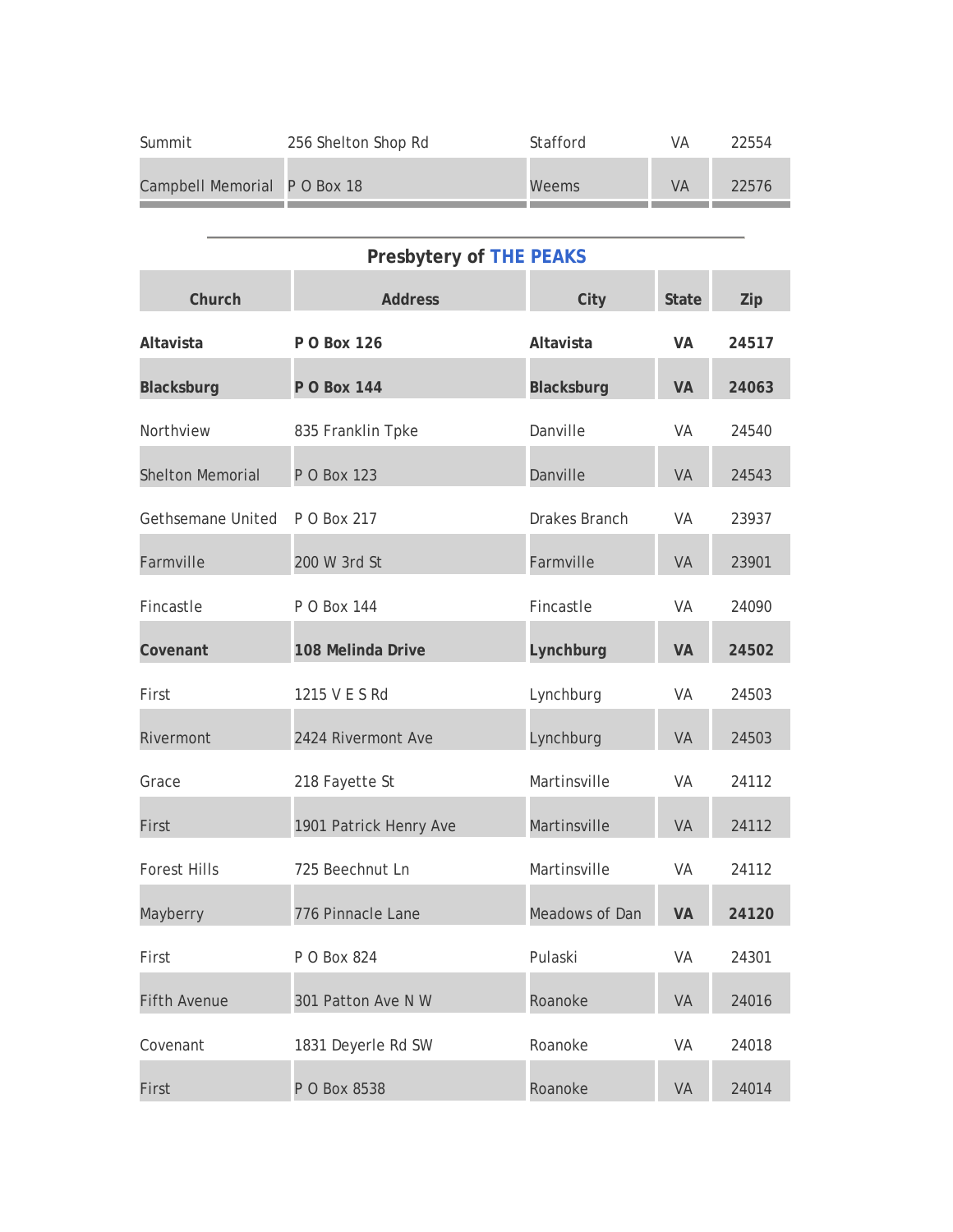| Green Ridge          | P O Box 7488            | Roanoke  | VA        | 24019 |
|----------------------|-------------------------|----------|-----------|-------|
| <b>Raleigh Court</b> | 1837 Grandin Rd S W     | Roanoke  | <b>VA</b> | 24015 |
| Second               | 214 Mountain Ave SW     | Roanoke  | VA        | 24016 |
| Mizpah               | P O Box 1363            | S Boston | <b>VA</b> | 24592 |
| First                | 800 N Main St           | S Boston | VA        | 24592 |
| New Hope             | 101 Keesling Ave        | Salem    | VA.       | 24153 |
| Salem                | P O Box 536             | Salem    | VA        | 24153 |
| Stuart               | 309 Staples P O Box 944 | Stuart   | <b>VA</b> | 24171 |
|                      |                         |          |           |       |
| Campbell Memorial    | 1130 Hardy Rd           | Vinton   | VA        | 24179 |

| Presbytery of WESTERN NORTH CAROLINA |                   |                   |              |       |
|--------------------------------------|-------------------|-------------------|--------------|-------|
| Church                               | <b>Address</b>    | City              | <b>State</b> | Zip   |
| Oak Forest                           | 880 Sand Hill Rd  | Asheville         | <b>NC</b>    | 28806 |
| Westminster                          | 15 Overbrook PI   | Asheville         | NC           | 28805 |
| <b>West Ashville</b>                 | 690 Haywood Road  | Asheville         | <b>NC</b>    | 28806 |
| <b>Grace Covenant</b>                | 709 Merrimon Ave. | <b>Asheville</b>  | <b>NC</b>    | 28804 |
| Love's Chapel                        | P O Box 1429 St   | Belmont           | <b>NC</b>    | 28012 |
| First                                | PO Box 1          | <b>Belmont</b>    | <b>NC</b>    | 28012 |
| First                                | P O Box 635       | <b>Burnsville</b> | <b>NC</b>    | 28714 |
| Canton                               | P O Box 784       | Canton            | <b>NC</b>    | 28716 |
| First                                | 107 W Academy St  | Cherryville       | <b>NC</b>    | 28021 |
| Columbus                             | 102 Peniel Rd     | Columbus          | <b>NC</b>    | 28722 |
| Crossnore                            | P O Box 386       | Crossnore         | <b>NC</b>    | 28616 |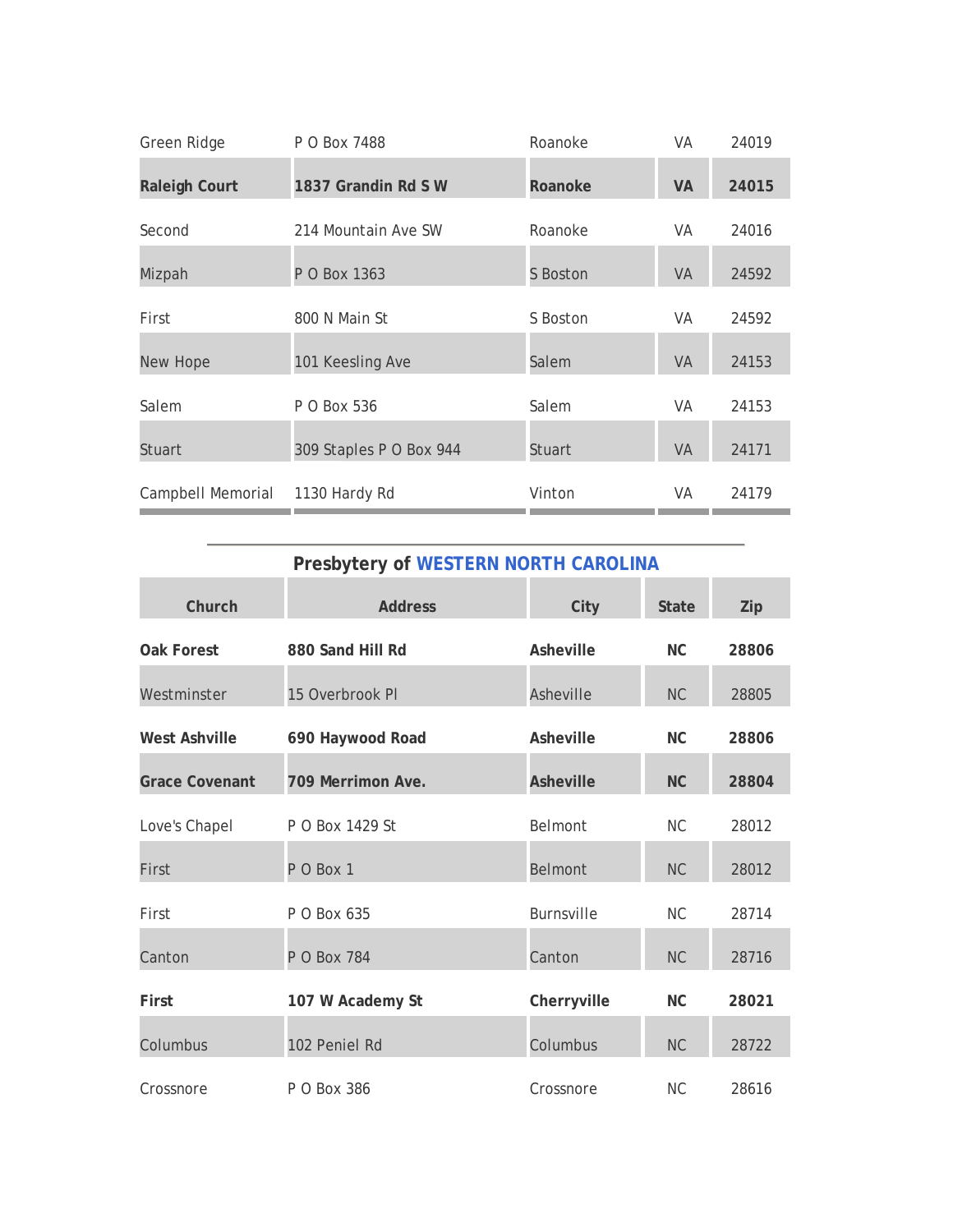| Unity               | 8210 Unity Ch Rd     | Denver         | <b>NC</b> | 28037 |
|---------------------|----------------------|----------------|-----------|-------|
| <b>Third Street</b> | P O Box 1194         | Gastonia       | <b>NC</b> | 28053 |
| Southminster        | 1401 Hoffman Road    | Gastonia       | <b>NC</b> | 28054 |
| Olney               | 251 Olney Ch Rd      | Gastonia       | <b>NC</b> | 28056 |
| Union               | 5615 Union Rd        | Gastonia       | <b>NC</b> | 28056 |
| West Avenue         | P O Box 12662        | Gastonia       | <b>NC</b> | 28053 |
| First               | 699 N Grove St       | Hendersonville | <b>NC</b> | 28792 |
| Trinity             | 900 Blythe St        | Hendersonville | <b>NC</b> | 28739 |
| First               | 237-2nd St N W       | Hickory        | <b>NC</b> | 28601 |
| Sweetwater          | 500-21st St SE       | Hickory        | <b>NC</b> | 28602 |
| First               | P O Box 548          | Highlands      | <b>NC</b> | 28741 |
| Good Hope           | P O Box 784          | Kings Mountain | <b>NC</b> | 28086 |
| Dulatown            | P O Box 982          | Lenoir         | <b>NC</b> | 28645 |
| Fairview            | 111 Fairview Dr NW   | Lenoir         | <b>NC</b> | 28645 |
| First               | 1002 Kirkwood St N W | Lenoir         | <b>NC</b> | 28645 |
| Oakwood             | P O Box 3192         | Lenoir         | <b>NC</b> | 28645 |
| <b>United</b>       | P O Box 1495         | Lenoir         | <b>NC</b> | 28645 |
| First               | 114 W Main St        | Lincolnton     | <b>NC</b> | 28092 |
| Lowell              | P O Box 518          | Lowell         | <b>NC</b> | 28098 |
| First               | P O Box 687          | Mt Holly       | <b>NC</b> | 28120 |
| Newland             | P O Box 579          | Newland        | <b>NC</b> | 28657 |
| First               | 701 N Main Ave       | Newton         | <b>NC</b> | 28658 |